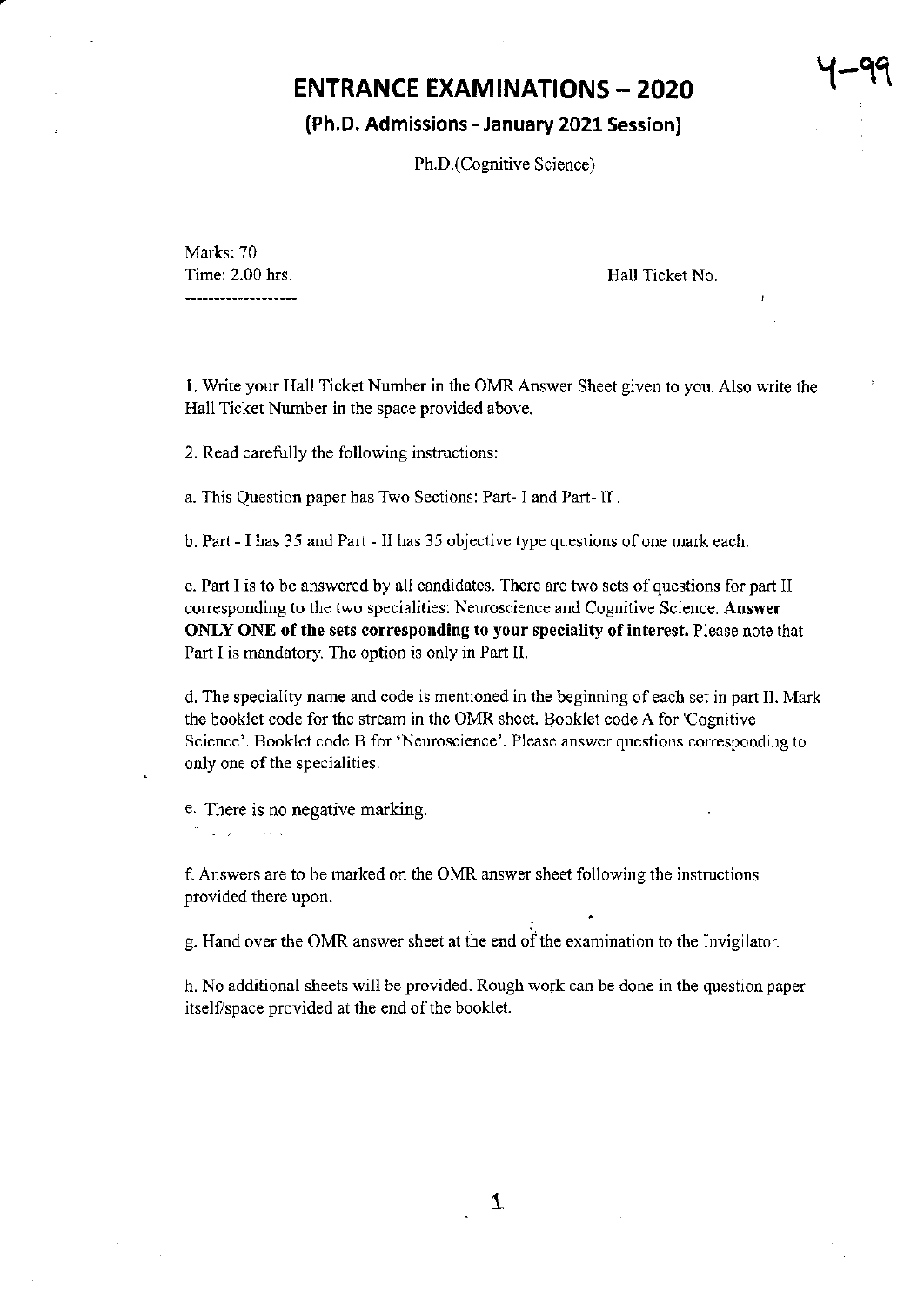#### PART-I

#### Mandatory for all candidates

1. What is the opposite of Exodus?

A.Influx

B. Homecoming

C. Retum

D. Restore

 $\hat{\textbf{z}}$ 

2. Which sentence best expresses the following in passive voice?

They greet me cheerfully every morning

- A. Every morning I was greeted cheerfully
- B. I am greeted cheerfully by them every morning
- C. T am being greered cheerftilly by rhem every moming
- D. Cheerful greeting is done by them every moming to me

3. Esha is twelve years old. For three years, she has been asking her parents for a dog. Her parents have told her that they believe a dog would not be happy in an apartment, but they have given her permission to have a bird. Esha has not yet decided what kind of bird she would like to have,

Find the statement that must be true according to the given information.

- A. Esha's parents like birds better than they like dogs.
- B. Esha does not like birds
- C. Esha and her parents live in an apartment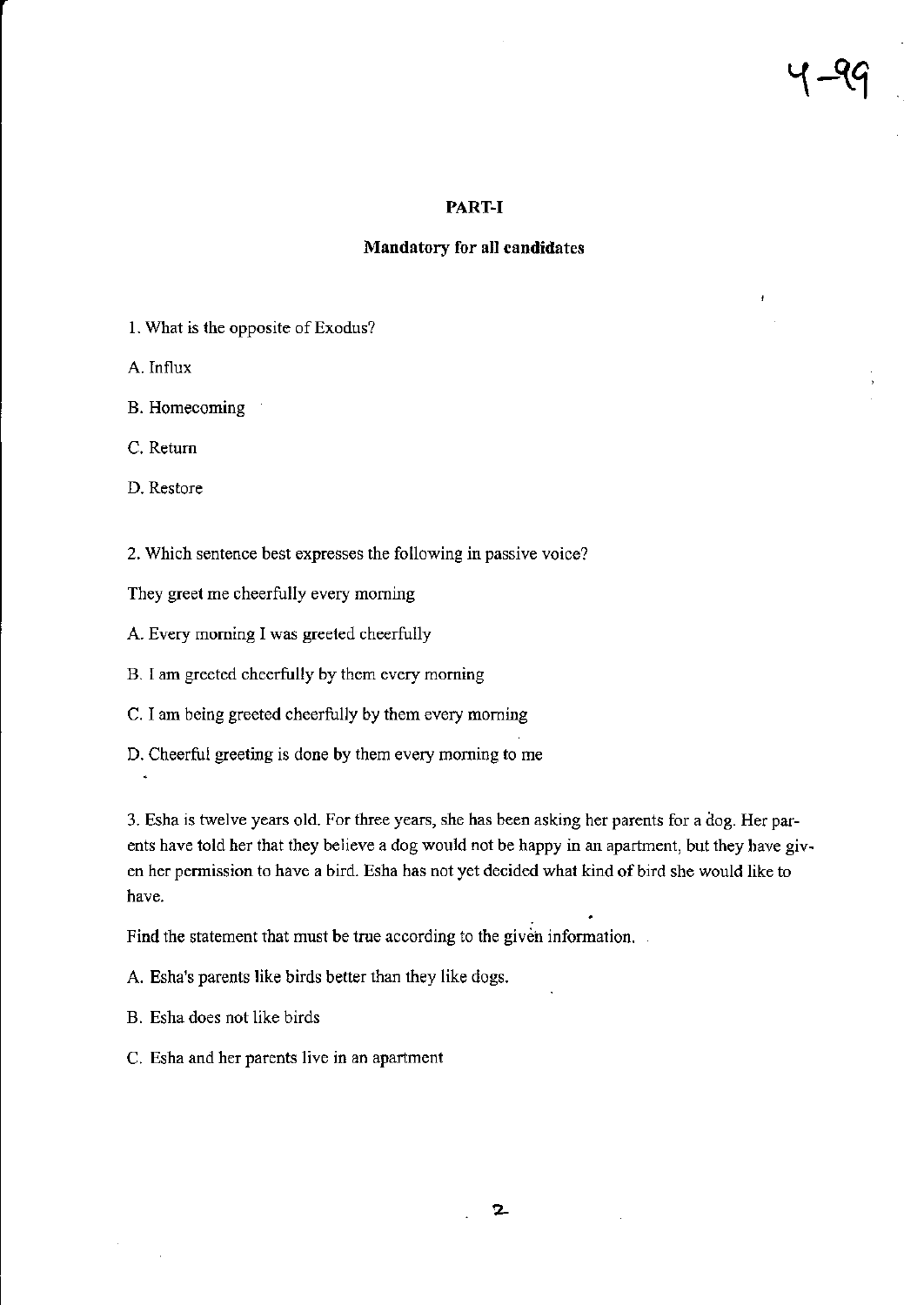$\overline{t}$ 

- D. Esha and her parents would like to move
- 4. What is the meaning of the idiom "to drive home"?
- A. To find one's origins
- B. To emphasise
- C. To retum home
- D. back to original position
- 5. Select the pair of words that have the same relationship as:

Pain:Sedative

- A. comfort:stimulant
- B. grief:consolation
- C. trance:narcotic
- D. ache:extraction
- 6. Find the conectly spelt word
- A. beaurocracy
- B, rendezvuos
- C. manoeuvre
- D. pronounciation

7. If A is the brother of B; B is the sister of C; and C is the father of D, how D is related to A?

 $\mathcal{Z}_\mu$ 

- A. nephew
- B. sister
- C. brother
- D. son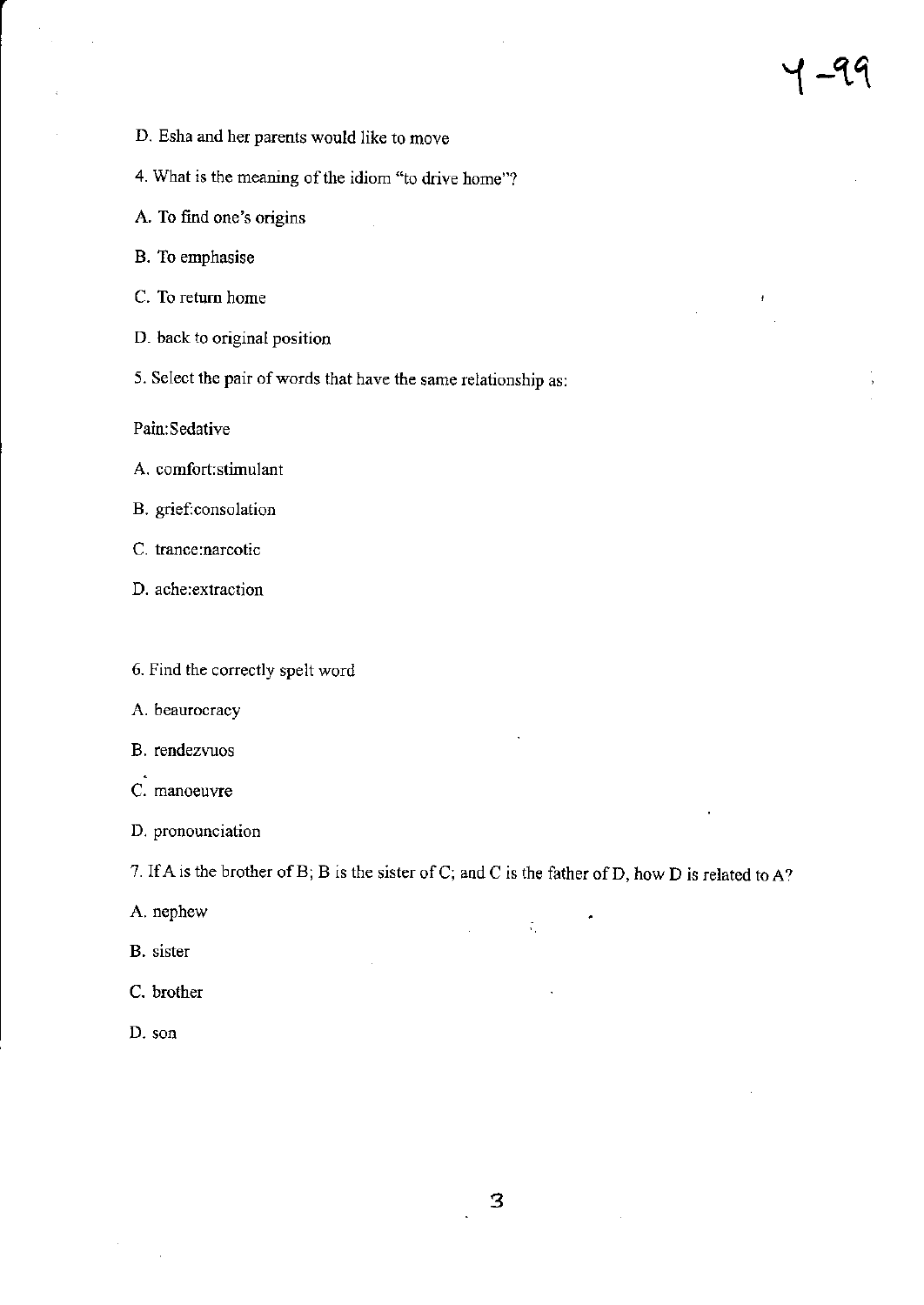8. Two bus tickets ftom cify A to B and three tickets ftom city A to C cost Rs. 77 but thee tickets from city A to B and two tickets from city A to C cost Rs. 73. What are the fares for cities B and C from A?

A. Rs. 4, Rs. 23

B. Rs. 13, Rs. 17

C. Rs. 15, Rs. 14

D. Rs. 17, Rs. <sup>13</sup>

9. If South-East becomes North, North-East becomes West and so on. What will West become?

A. North-East

B. North-West

C. South-East

D. South-West

Directions: Read the passage and answer questions 10-15.

It is impossible to approach the question of overpopulation apolitically, because, not surprisingly, demographic pattems are dissimilar around the world, and questions ofreligion, culture, government, and degree of industrial development affect these patterns. In industrialized nations, birthrates are, for the most part, lower than death rates. But in Asia and Africa, many countries have annual growth rates of 2.5 to 3.5 per cent. The ability of most of these rapidly increasing populations to find food, water, shelter, and warmth is diminished as the population incaeases; people are forced to try to grow food and raise livestock on marginal land, which only exacerbates problems of erosion and deforestation. Concerns about air and water pollution are ignored in the scramble for food and fuel, with the result that as the population grows, the land is less able to sustain those already living on it. Pressure on already depleted natural resources could result in fundamental changes to local or even global ecosystems, changes that may be permanent. In order to keep environmental damage from escalating to the point at which it is irreversible, industrialized nations should at least offer support to undeveloped countries in the form of education about sanitation and family planning, and ideally should begin work on the long-range goal of worldwide population stability.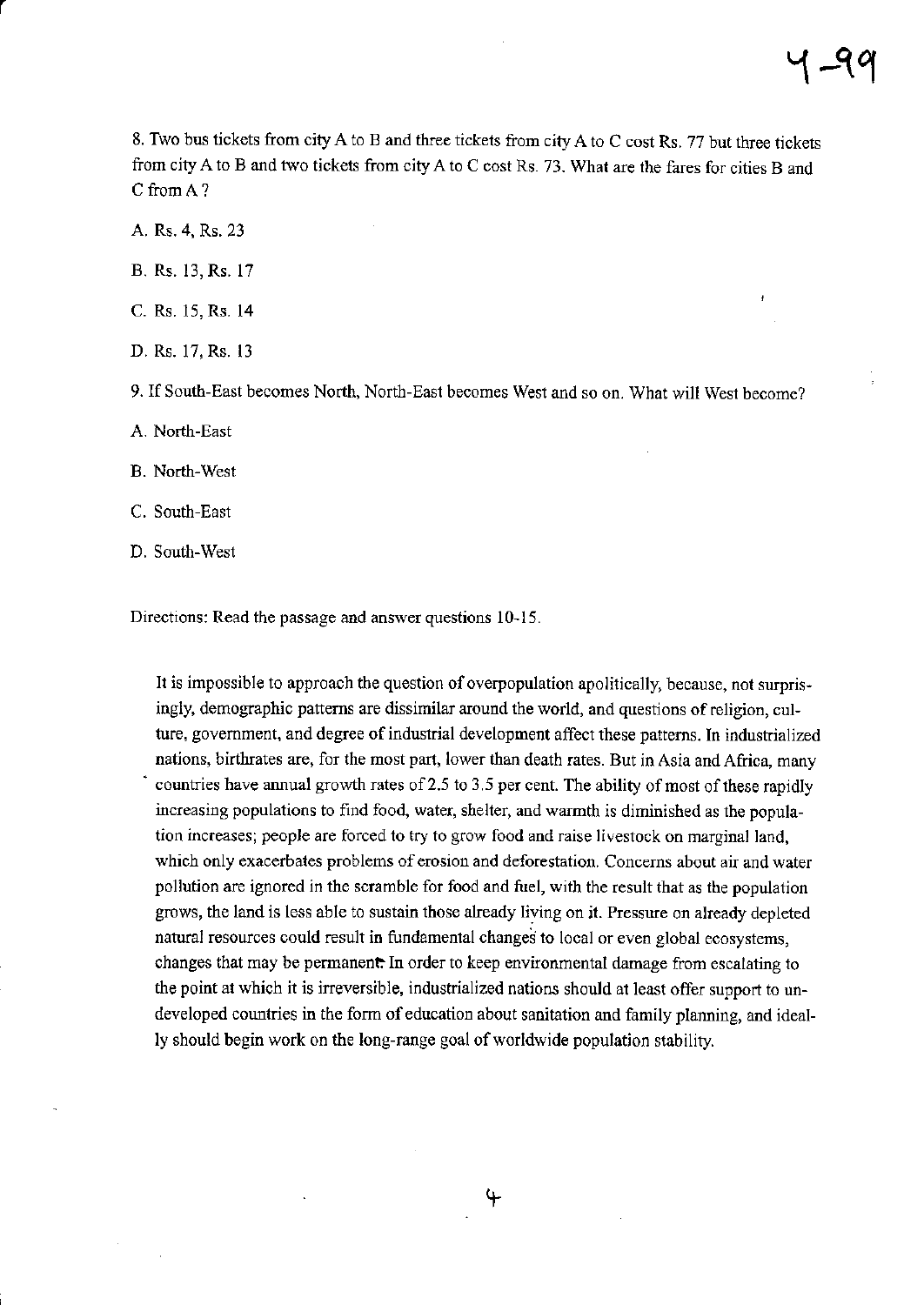- 10. The primary purpose of this passage is to
- A. point out that a potentially disastrous mistake was made when world leaders failed to take political responsibility for the problems of overpopulation
- B. argue that technology could be developed to counteract much of the environmental damage that has already taken place
- C. assert that overpopulation causes environmental damage, and suggest that industrialized na\_ tions take an active role in alleviating such damage
- D. analyze the ways in which overpopulation affects the environment, and recommend intemational legislation that would force nations to take action.
- 11. With which of the following statements would the author most likely agree?
- A. no county's citizens should be allowed unlimited reproductive freedom
- B. problems of overpopulation might be solved if society were properly managed, but the idea ofa properly managed society is politically naive
- C. some of the problems associated with overpopulation may produce effects that are irreversible
- D. industrialized nations should share some of their agricultural abundance with developing nations
- 12. The author mentions which of the following as a factor influencing a country's demographic patterns?
- A. the level of agricultural production
- B. the degree to which the climate has changed over time
- C. high rates of over-consumption
- D. the quality of its natural resources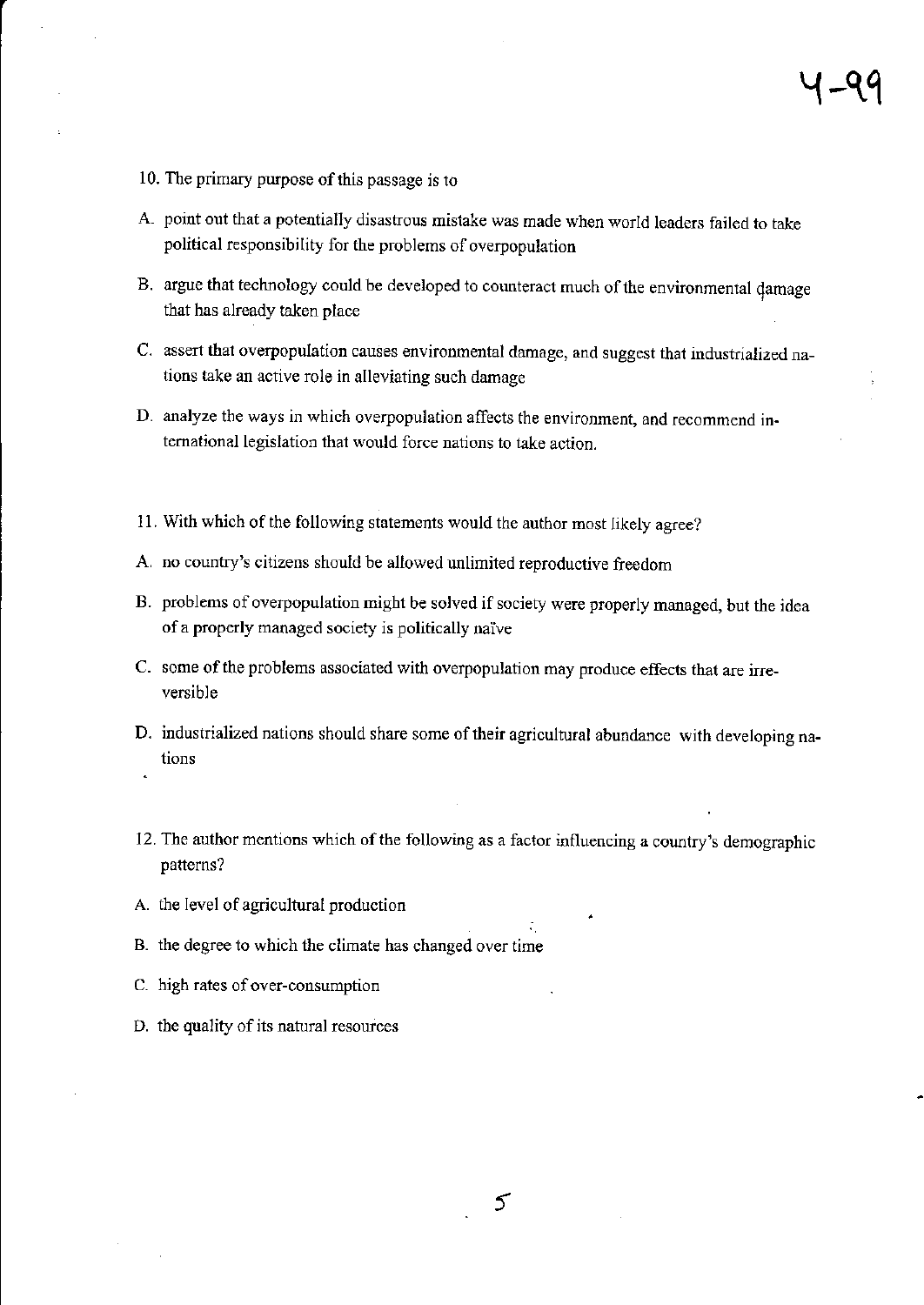- 13. Which of the following is NOT an example of a kind of environmental degradation mentioned specifically by the author?
- A. a livestock owner overgrazes his land, allowing the soil to be adversely affected by wind and rain
- B. an old factory does not comply with federal regulations on noise pollution, thereby diminishing the quality of life for those near the factory
- C. on the outskirts of a small town, people scavenging for firewood cut down one of the few remaining stands of trees in the area.
- D. when a city expands beyond its sewer lines, outlying residents dispose of waste in a nearby stream
- 14. The author points out that in industrialized nations
- A. population remains stable and unchanged
- B. population tends to increase
- C. population tends to decrease
- D. population trends tend to remain unpredictable
- 15. According to the author in undeveloped nations
- A. population remains stable and unchanged
- B. population tends to increase
- C. population tends to decrease
- D. population trends tend to remain unpredictable
- 16. In statistics quite often one can assume the data to be normally distributed because? A. Law of large numbers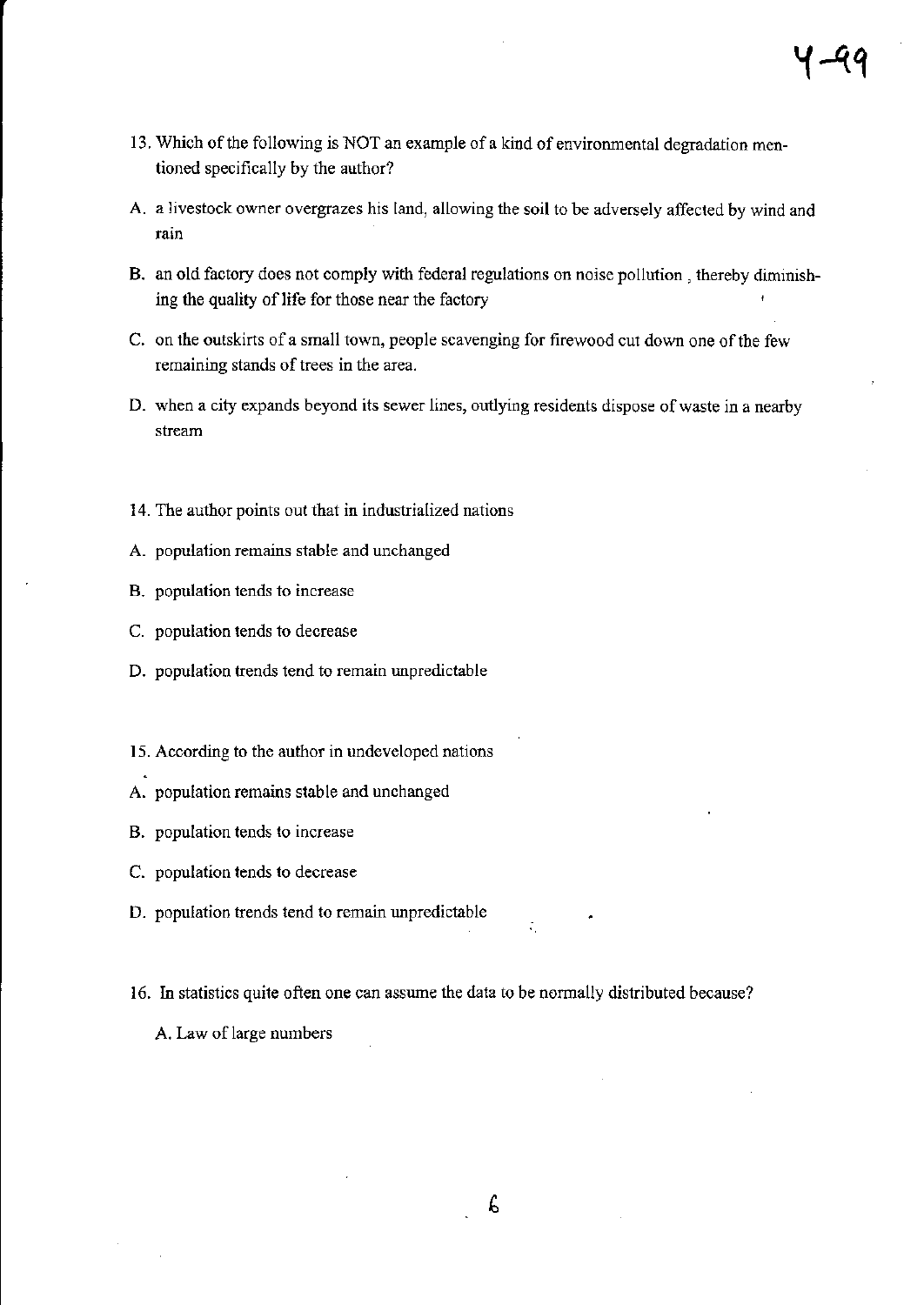B. Because of Binomial theorem

C. Gausian distribution underlies the physics of systems

D. Because we use normal people as subjects most of the time

17. Six persons are playing a game around a table. Jack is facing Roja who is to the left of Manoj and to the right of Venkat. Manoj is to the left of Lakshmi. Rakesh is to the left of Venkat. Iflakshmi exchanges her seat with Rakesh and Venkat exchanges with Roja, who will be sitting to the left of Lakshmi?

A. Manoj

B. Rakesh

c. Roja

D. Jack

18. How many solutions may the equation  $(x+2)^3 = 6x^2-4$  have?

A.One

B. Two

C. Thee

D'. Four

19. The total number of students in a school is 4800, out of which 60% are girls. What is the total number of boys in this school?

 $\mathcal{L}_{\mathcal{L}}$ 

A. 1920

B. 1980

C. 1910

D. 1930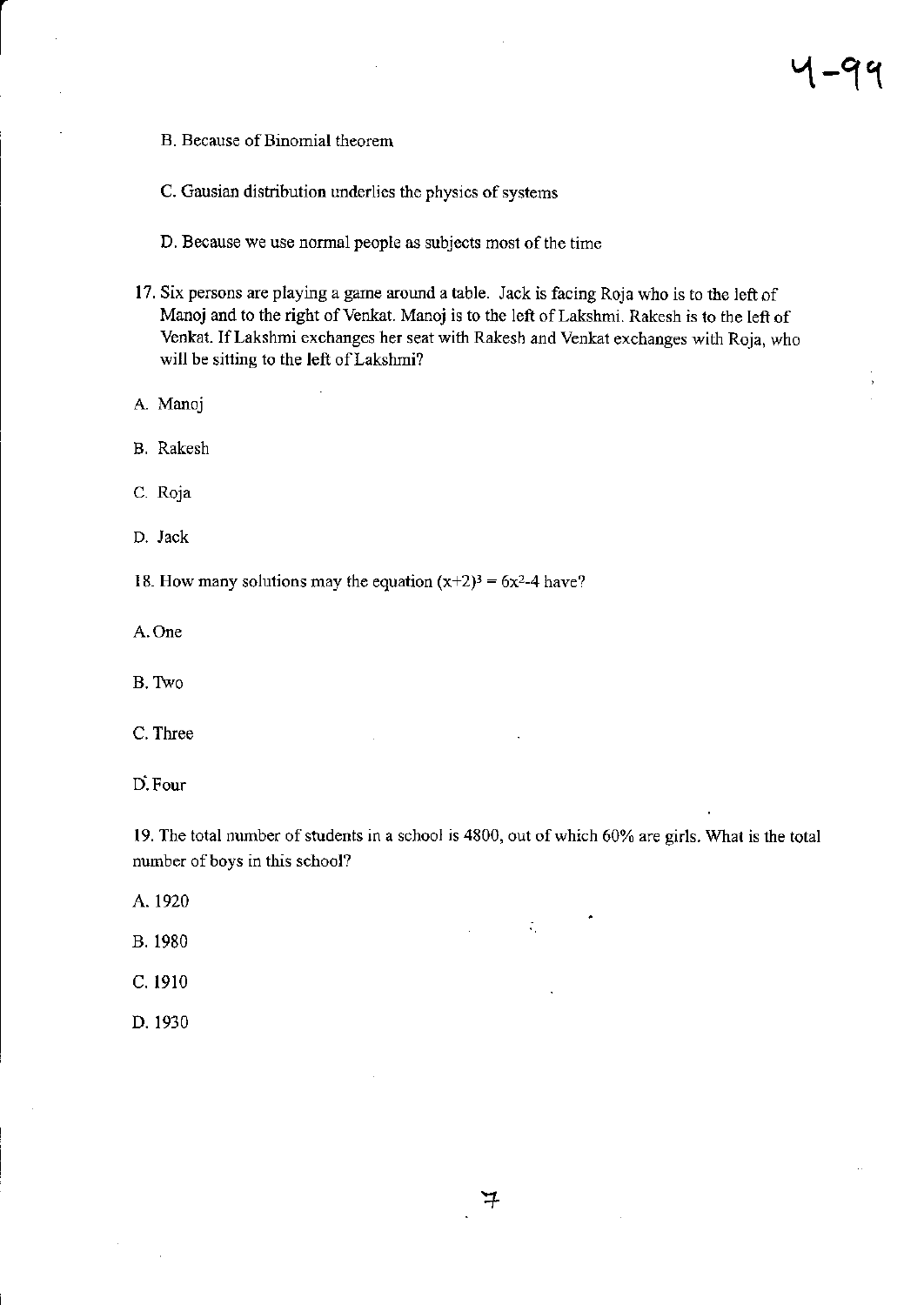$\overline{t}$ 

20. If  $C = 3$  and BASIS = 50, then what will be the code for COVER?

A.36

B.63

c.65

D.56

21. What number should come next in this given series:  $1000$ ,  $200$ ,  $40$ ,  $-?$ 

A.8

B. 10

c. <sup>15</sup>

D.20

22. If 453945 stands for DECIDE, then decode 8978.

A. BHEE

B. HIGH

C. GHEE

D. CDEH

23. If I23 stands for 987, then 234 stands for:

A. 876

 $\ddot{\phantom{a}}$ 

B. 875

c. 768

D.886

24. If  $2 = 5$ ,  $4 = 18$ ,  $6 = 39$ , then how 10 will be coded?

A. 45

 $\mathcal{L}_{\rm{max}}$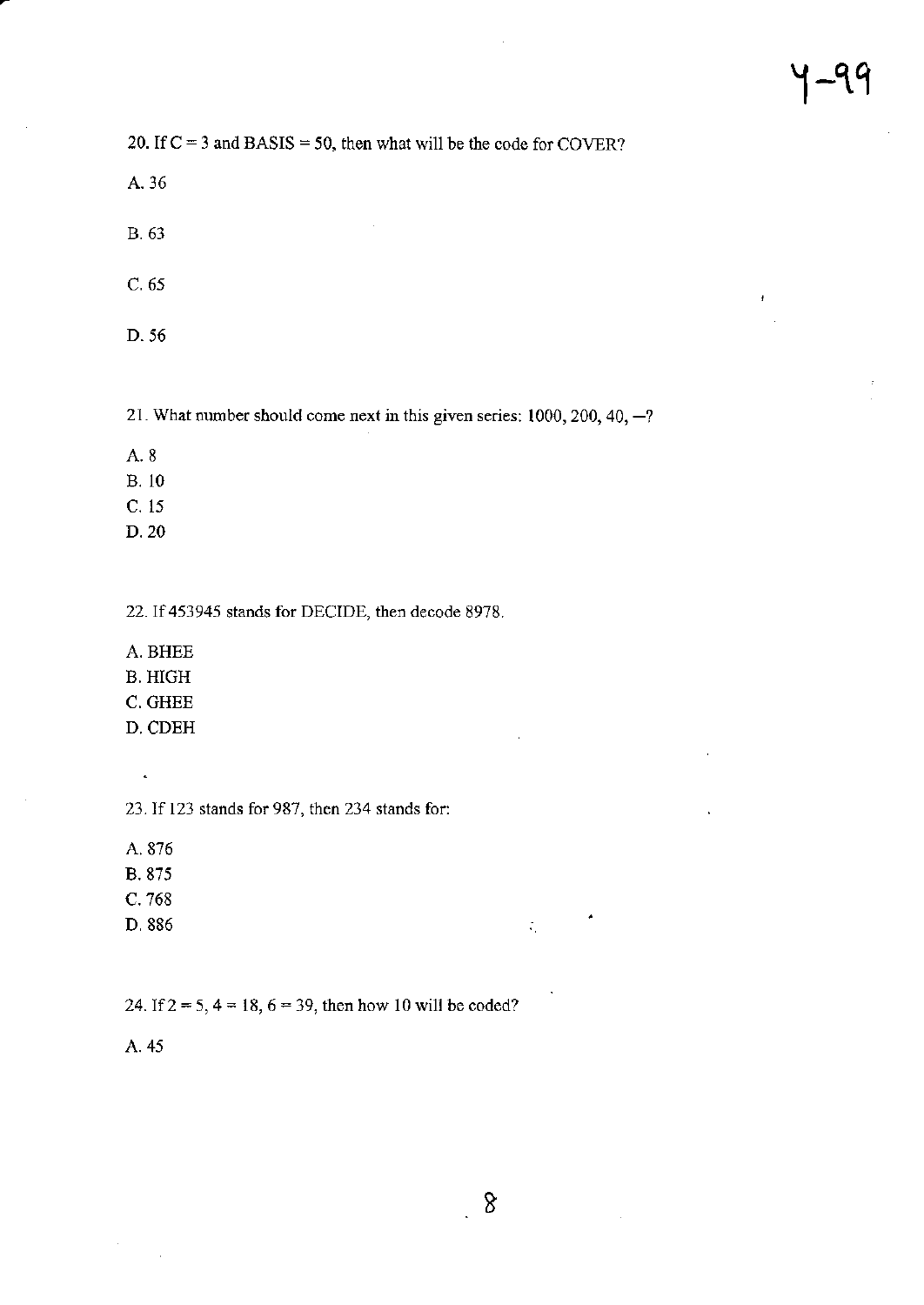**B.** 81

 $C. 100$ 

D. 105

25. Sukumar walked 40 meters towards North, took a left turn and walked 20 meters. He again took a left turn and walked 40 meters. How far and in which direction is he from the starting point?

A. 20 meters West

B. 30 meters East

C. 40 meters North

D. 50 meters South

26. A fruit seller had some oranges. He sells 40% of oranges and still has 420 oranges. Originally, he had:

A. 588 oranges

B. 600 oranges

C. 672 oranges

D. 700 oranges

 $\ddot{\phantom{1}}$ 

27. 25% of 25% of a quantity is  $x$ % of the quantity where x is:

- A. 6.25%
- B. 12.5%
- C. 25 %
- D. 50%

 $\mathcal{L}_1$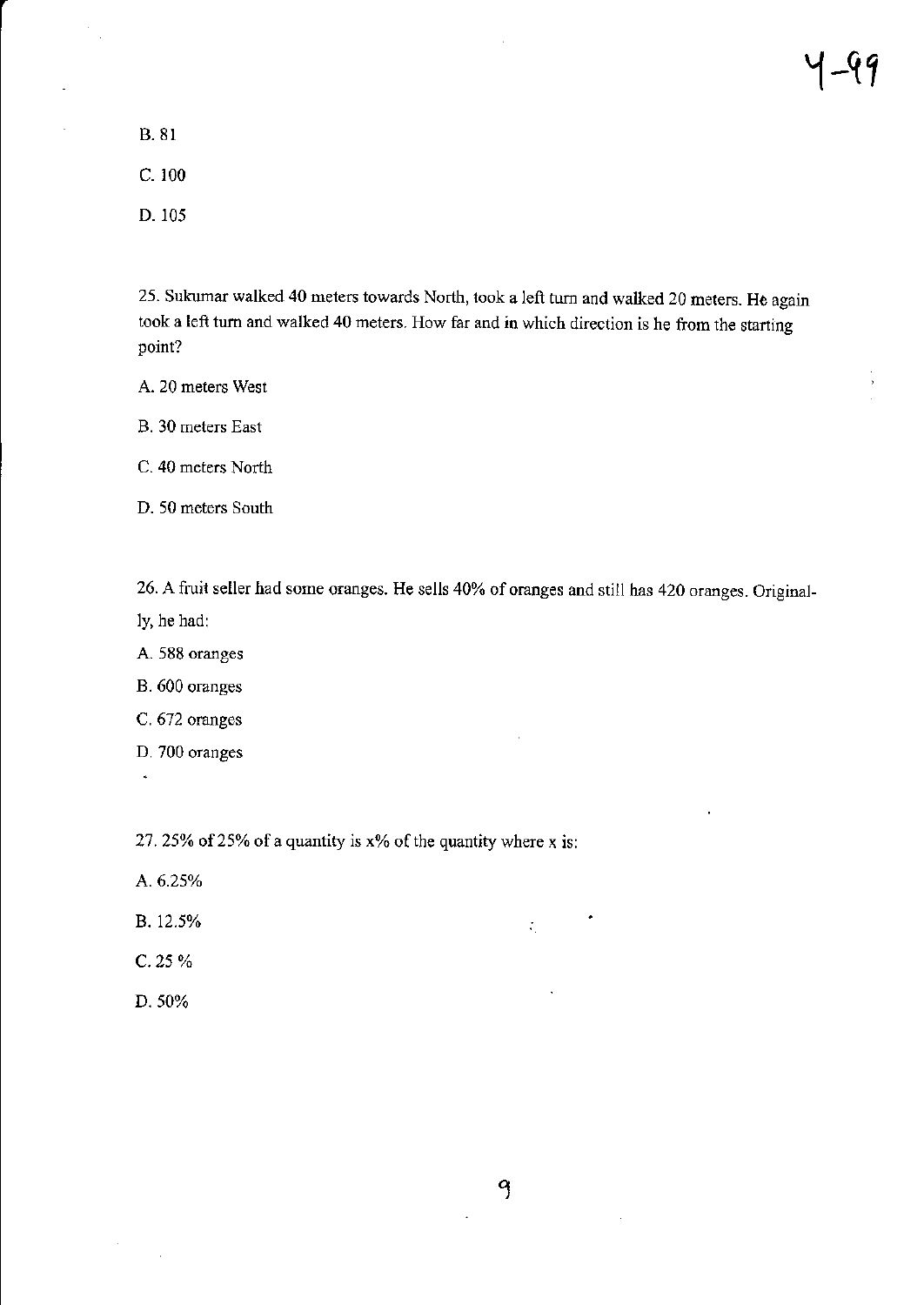$\mathbf{r}$ 

28. 66 cubic centimetres of gold is drawn into a wire 1 mm in diameter. The length of the wire in metres will be:

A. 84

B. <sup>168</sup>

c.336

D. 90

29. Two cards are drawn, one after the other but without replacement, from a standard deck of 52 cards. What is the probability that both cards are hearts?

A.0.06

8.0.5

c.0.6

D.1

30. You arc interested in how smoking affects brain oxygen level in humans, and you have designed one experiment for studying this effect. The brain oxygen level will be your:

A. Independent variable

B. Dependent variable

C. Linear variable

D. Exponential variable

31. Which one of the following is an example of "post-hoc test"?

A. Student's t-test

B. Least Significart Difference test

C. Chi-square test

D.Regression analysis

32. Pick up the conect answer after reading the following statement and conclusions:

 $\mathcal{I}_\mu$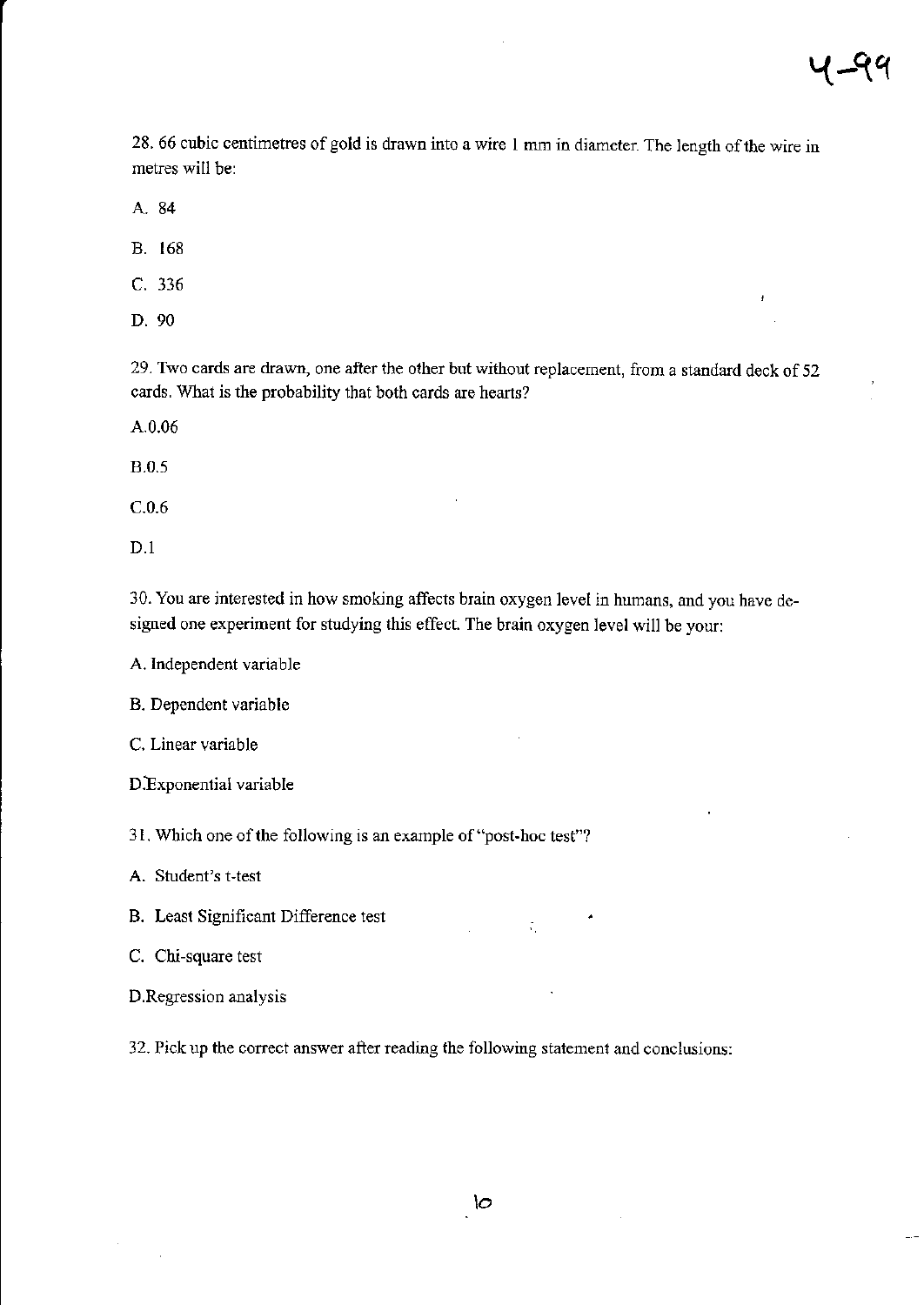Statement: Ronnie is the only son of Sam and Maria.

Conclusions:

- I. Sam and Maria have one son.
- II. Ronnie has one sister
- A. Only conclusion I is valid.
- B. Only conclusion lI is valid.
- Either conclusion I or II is valid. C.
- D. Neither conclusion I nor II is valid

Read the following passage carefully and answer the following three questions (Ques. No. 33-35)

There is some controversy about the percentage of population below the poverty line in India. The criteria for the poverty line are based on a person's nutritional requirements in terms of calories. It is assumed that the minimum nutritional requirement per person per day in rural areas is 2400 calories, where as it is 2200 calories in urban areas. If the household is unable to bear the expenditure for this level of nutrition, it is categorized as below the poverty line. There is also a view that along with calories the amount of protein intake be treated as a criterion as it is related to the physical energy, mental alertness and resistance to infections.

33. Many Indians who are below the poverty line get necessary amount of proteins. Choose:

÷,

A. If the inference is definitely true

B. If the inference is probably true

- C. If the data are inadequate
- D. If the inference is probably false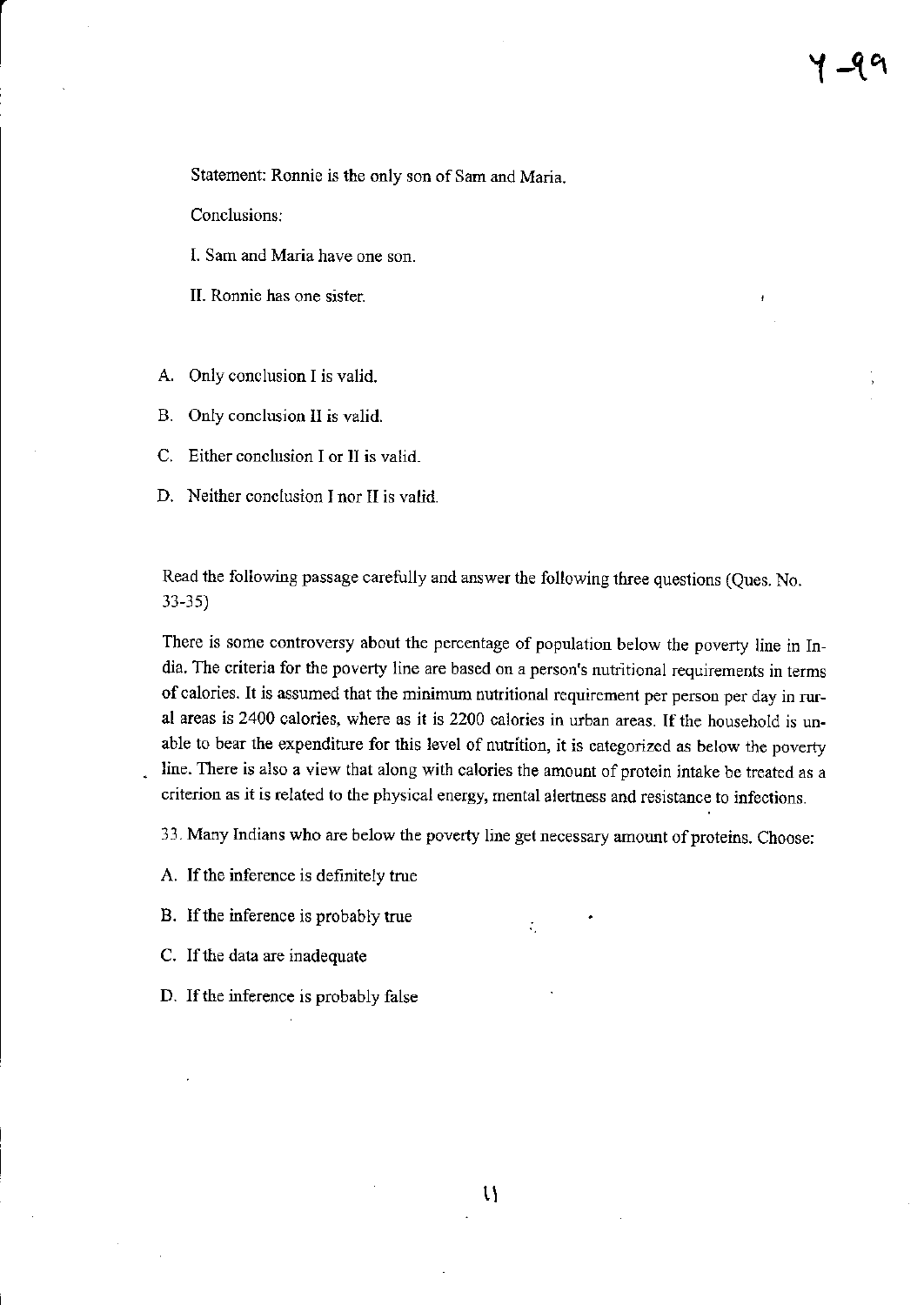$\overline{t}$ 

- 34. People well above the poverty line are less likely to suffer from infections. Choose:
- A. If the inference is definitely true
- B. If the inference is probably true
- C. If the data are inadequate
- D. If the inference is probably false
- 35. In other countries, there is no controversy about defining the poverty line. Choose:
- A. If the inference is definitely true
- B. If the inference is probably true
- C. If the data are inadequate
- D. If the inference is probably false

#### PART-II

# Speciality: Cognitive Science (Mark the Booklet code A in OMR sheet) PLEASE ANSWER THIS SECTION ONLY IF YOU WISH TO APPLY FOR PHD COGNITIVE SCIENCE

36. Which of the following hypotheses/models connects bilingualism, linguistic context and executive control?

A.

- A. Adaptive control hypothesis (Green & Abutalebi, 2013)
- B. Scaffolding theory (Park & Reuter-Lorenz, 2009)
- C. Dual mechanisms of control (Braver, 2012)
- D. Revised Hierarchical Model (Kroll and Stewart, 1994)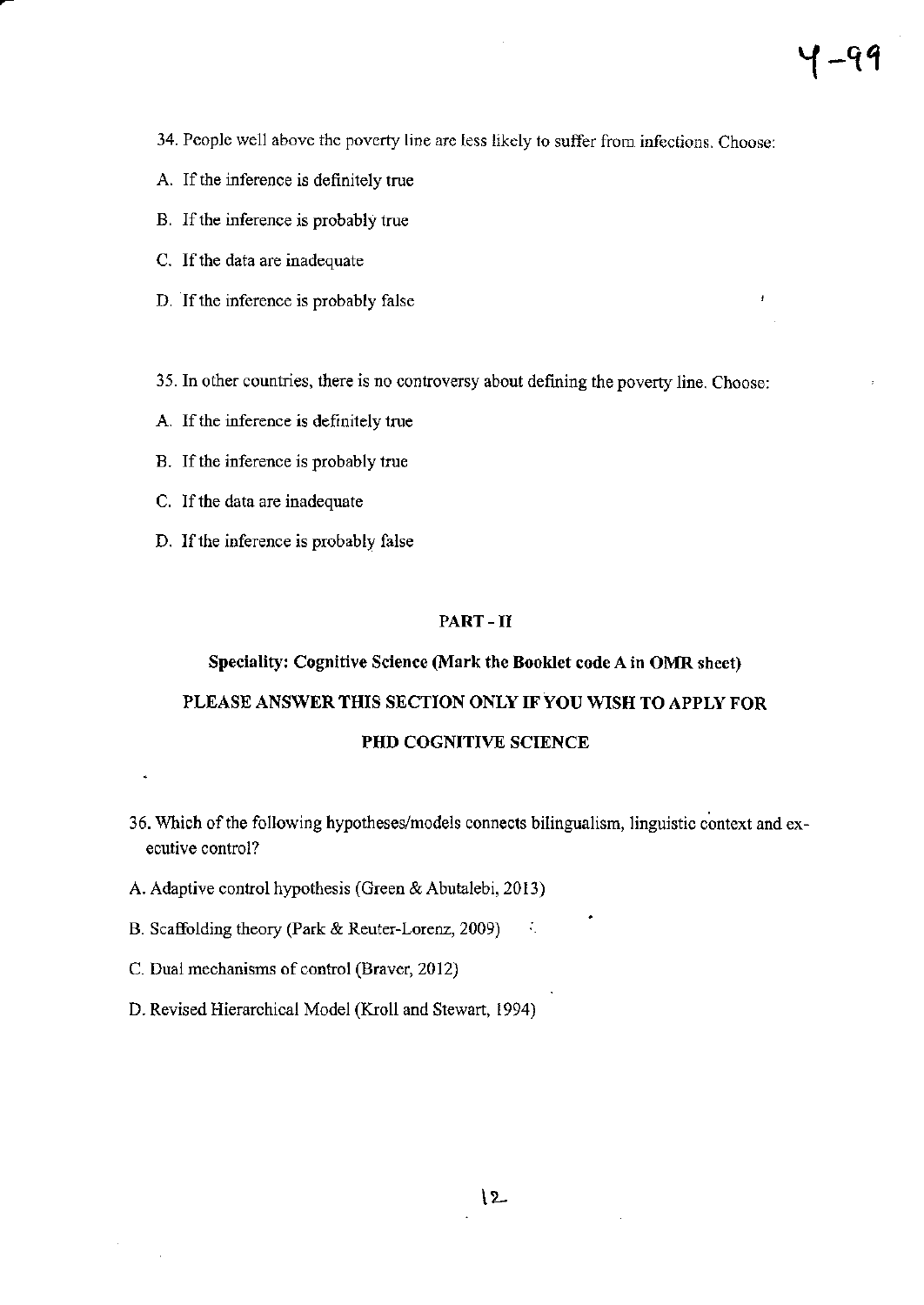- 37. Folk, Remington and Johnson (1992) pioneered a paradigm called the contingent capture paradigm - to examine top-down control on attention orienting. Which of the following findings is consistent with the original predictions of contingent-capture hypothesis?
- A. Cueing effects for onset-cues with onset-targets, but not for colour-singleton cues with colour -singleton targets
- B. Cueing effects for colour-singleton cues with colour -singleton taryets, but not for onset cues with onset targets
- C. Cueing effects for onset-cues with onset-targets, but not for onset cues with colour -singleton targets

D. Cueing effects for neither onset-cues with onset-targets nor for colour-singleton cues with colour -singleton targets

38. Which of the following philosophers of mind was a proponent of the mind-brain identity theory?

A. Thomas Nagel

 $\bar{z}$ 

- B. Rene Descartes
- C. Donald Davidson

D. JJ Smart

- 39. A study looking at the corelation between second language (L2) proficiency and executive ontrol as measured through stroop effect finds a positive correlation of 0.9. What does this indicate?
- A. As L2 proficiency increases, stroop effect decreases, executive control ability decreases
- B. As L2 proficiency increases, stroop effect decreases, executive control ability increases
- C. As L2 proficiency increases, stroop effect increases, executive control ability increases
- D. As L2 proficiency increases, stroop effect increases, executive control ability decreases
- 40. The dorsal stream in visual processing ...
- A. Projects to parts of the brain primarily involved in face recognition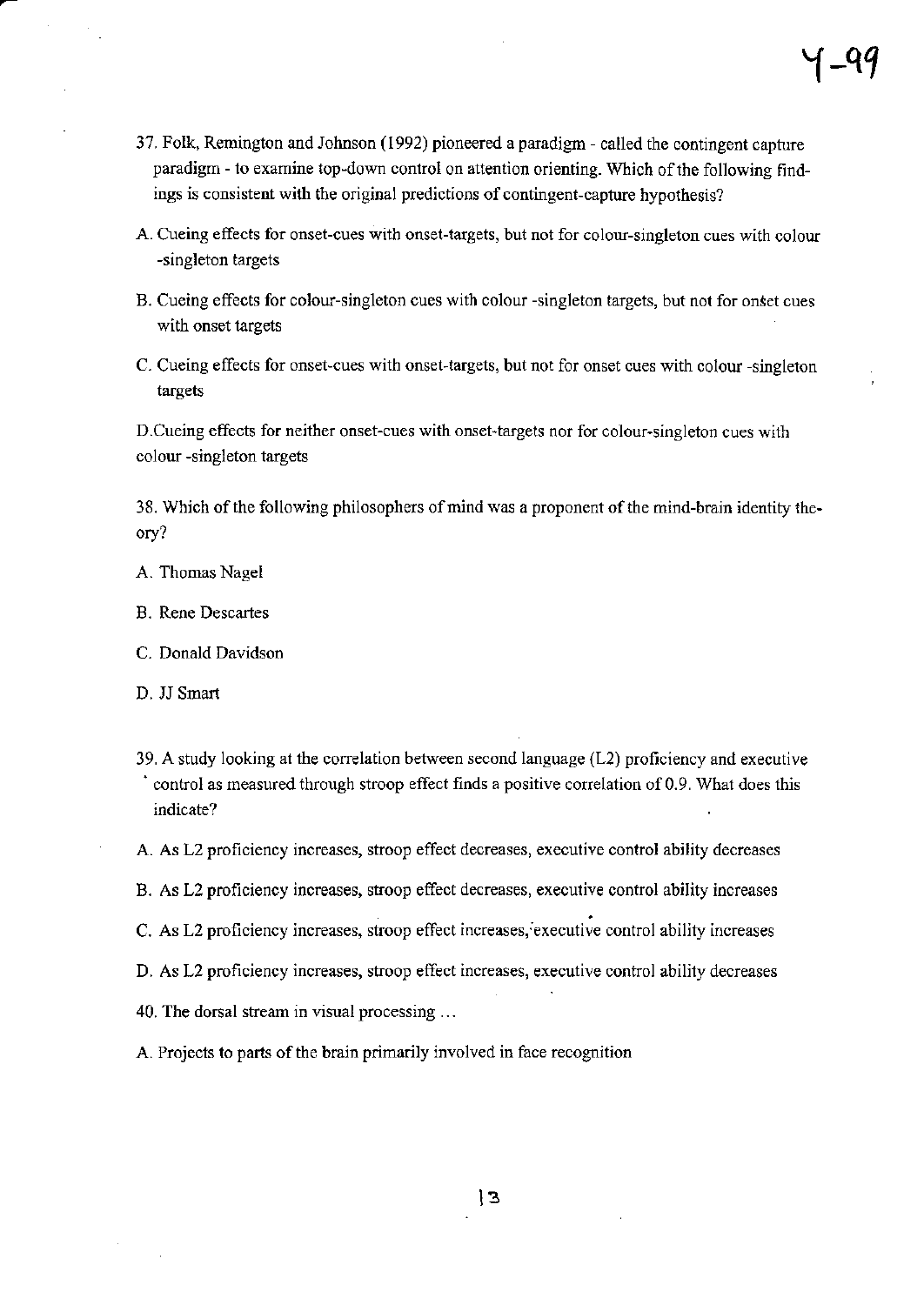- B. Projects to parts of the brain involved in line and edge detection
- C. Projects to regions of the brain that appear to be involved in the analysis of information involved in the position and movement of objects

D.Projects to regions of the brain that appear to be involved in pattern discrimination and object recognition

41. Which of the following theories/models proposed that attentional selection necessarily involves planning an eye movement to the to-be-attended location?

- A. Biased competition model
- B. spotlight model
- C. dual-stream model of visual processing

D. pre-motor theory

42.A single white disc appears at one of the two empty placeholders beside a fixation cross. The participant is asked to make an eye movement to the location opposite to the single white disc. What type of task is this?

A. Localisation

B. Anti-saccade

- C. Discrimination
- D. Search

<sup>43</sup>.Distractor suppression in a visual search task is quantified by:

- A. Slower RT in the presence of an irrelevant singleton  $\therefore$
- B. Faster RT in the presence of an irrelevant singleton
- C. no responses on trials with irrelevant singleton
- D. distractors are never suppressed in visual search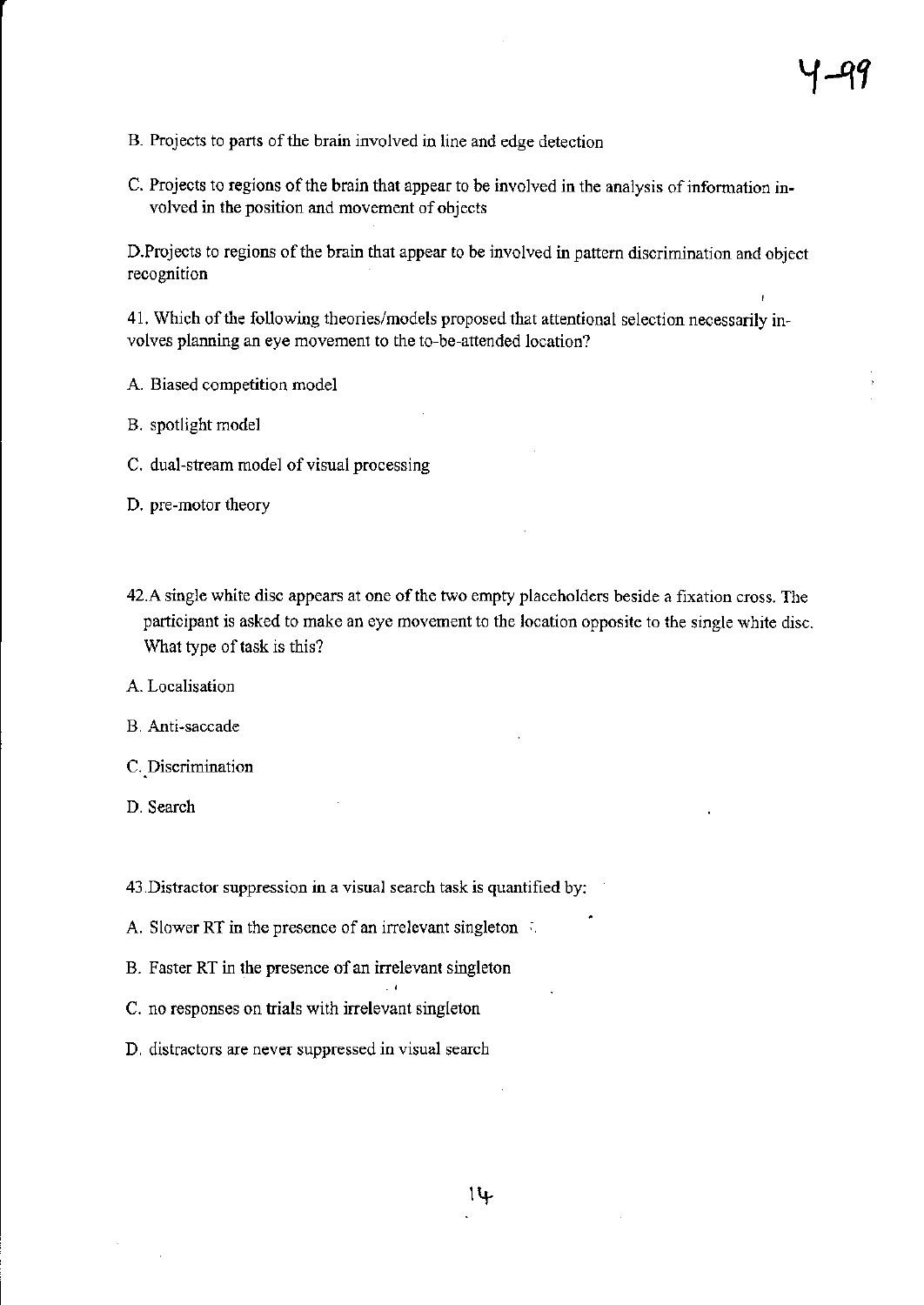$\mathbf{r}$ 

- 44. In a task, participant A is asked to press LEFT shift key when they see a blue circle and press RIGHT shift key when they see a red circle. Responses are faster when the blue circle appears on the left/the red circle appears on the right compared to when the blue circle appears on the right/red circle appears on the left. This is because:
- A. responding to blue circles is easier than responding to red circles
- B. Blue colour is more easily associated with the left direction than red
- C. the colour of the circles activate specific responses
- D. the locations of the circles activate spatially compatible responses
- 45. Superior colliculus plays a key role in which of the following processes?
- A. Eye movement control
- B. Emotion regulation
- C. working memory encoding
- D. speech production
- 46. According to the signal suppression hypothesis (Sawaki and Luck, 2010), the ERP component Pd signifies what?
- A. suppression of irrelevant distracters
- B. suppression of negative emotions
- C. suppression of irrelevant language
- D. suppression of memory is  $\mathcal{L}$
- 47. Which one of the following is the phonological onset cohort of rose in English?
- A. red

,

B. rope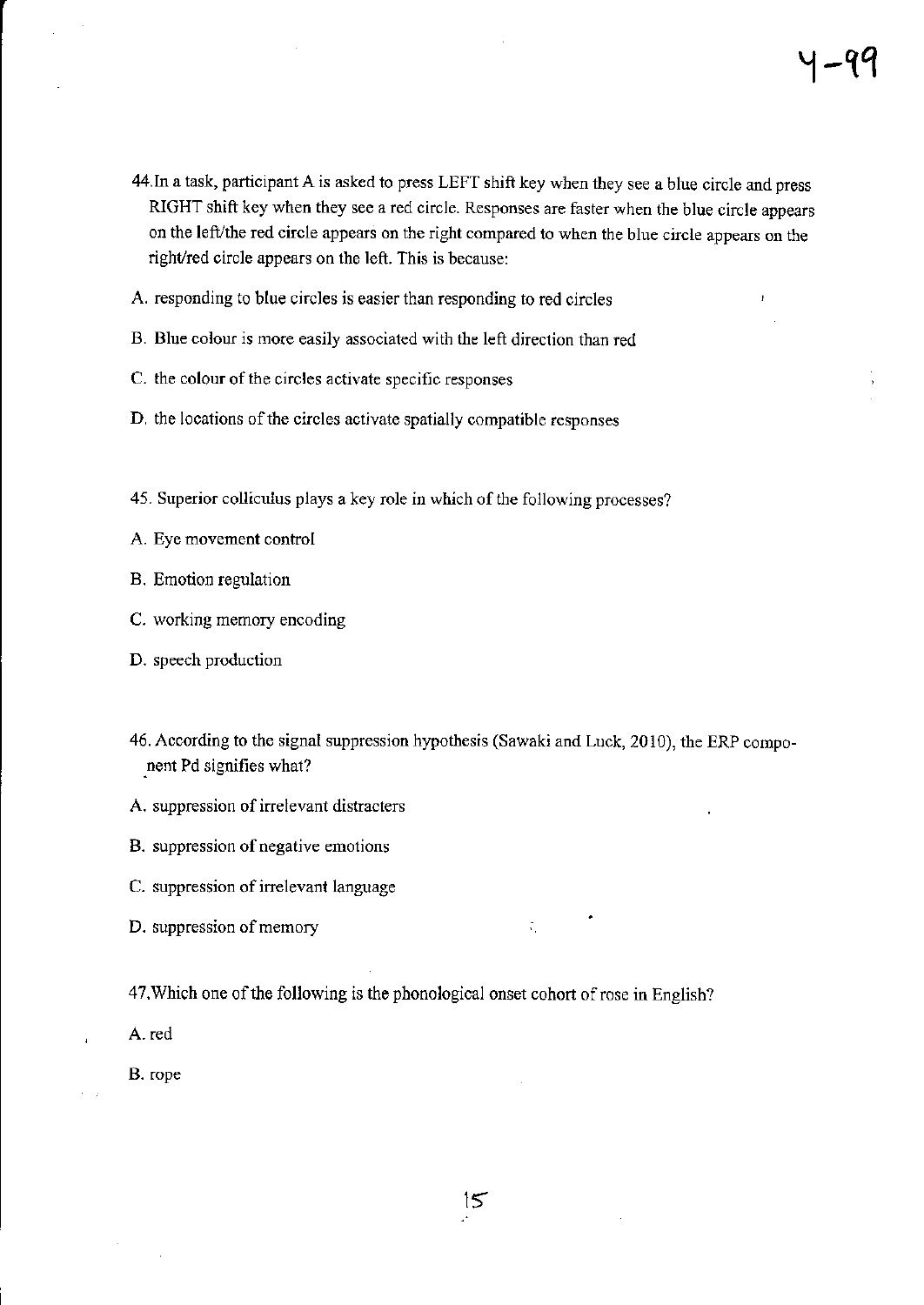C. hose

D. jasmine

48. According to Chalmers the 'hard' problem for consciousness is:

A. Understanding which regions of the brain are associated with consciousness

- B. Understanding how information is shared between modular neural and cognitive systems
- C. Understanding the interactions between different cognitive systems
- D. Understanding how neural or cognitive processes give rise to phenomenal conscious experienc€
- 49.A patient with a brain injury is having trouble understanding spoken words and sentences. She often says things that follow normal sentence structure but don't have any real meaning. What is she most likely experiencing?
- A. Global aphasia
- B. Wemicke's aphasia
- C. Anomic aphasia

D. Broca's aphasia

50. Which of the following is a major feature of Chomsky's nativist theory of language acquisition?

,

j

A. Infants can distinguish all the sounds of the world's languages at birth.

B. Children leam words by associating sounds with contexts.

C. Innate mechanisms guide the selection of rules for learning any language.

D. There is a critical period for learning language in early childhood.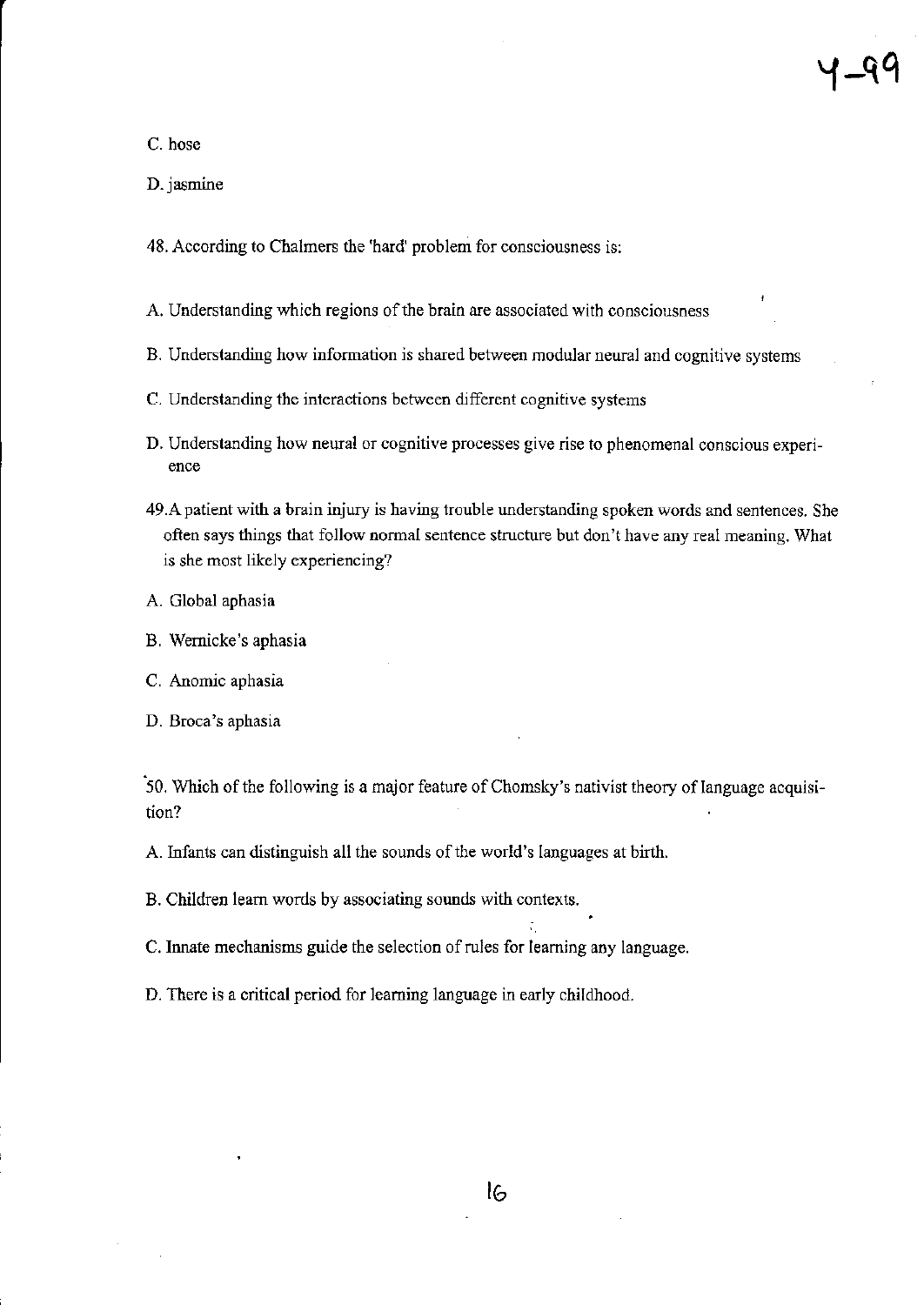$\mathbf{r}$ 

51. What is the average time taken to initiate a saccade in humans?

- A. About 0.02 <sup>s</sup>
- B. About 0.2 s
- C. Greater than 0.5 s
- D. Greater than I s
- 52. Global feafures are processed faster than local features in an object. This global precedence effect is mostly seen in which paradigm?
- A. Posner cueing
- B. Visual search
- C. Navon
- D. RSVP
- 53. In the classic additional singleton paradigm introduced by Jan Theeuwes in 1992, participants had to search for a green diamond. Sometimes, a red circle was presented. participants were slower finding the target in the presence of the red circle. What does this finding indicate:

 $\ddot{\cdot}$ 

- A..top-down control based on task goals
- B. Bottom-up capture by the red circle
- C. Bottom-up capture by the green target
- D. probability-learning of target location
- 54. At what stage does filtering occur in early selection models of attention?
- A. Before perceptual processing
- B. After semantic processing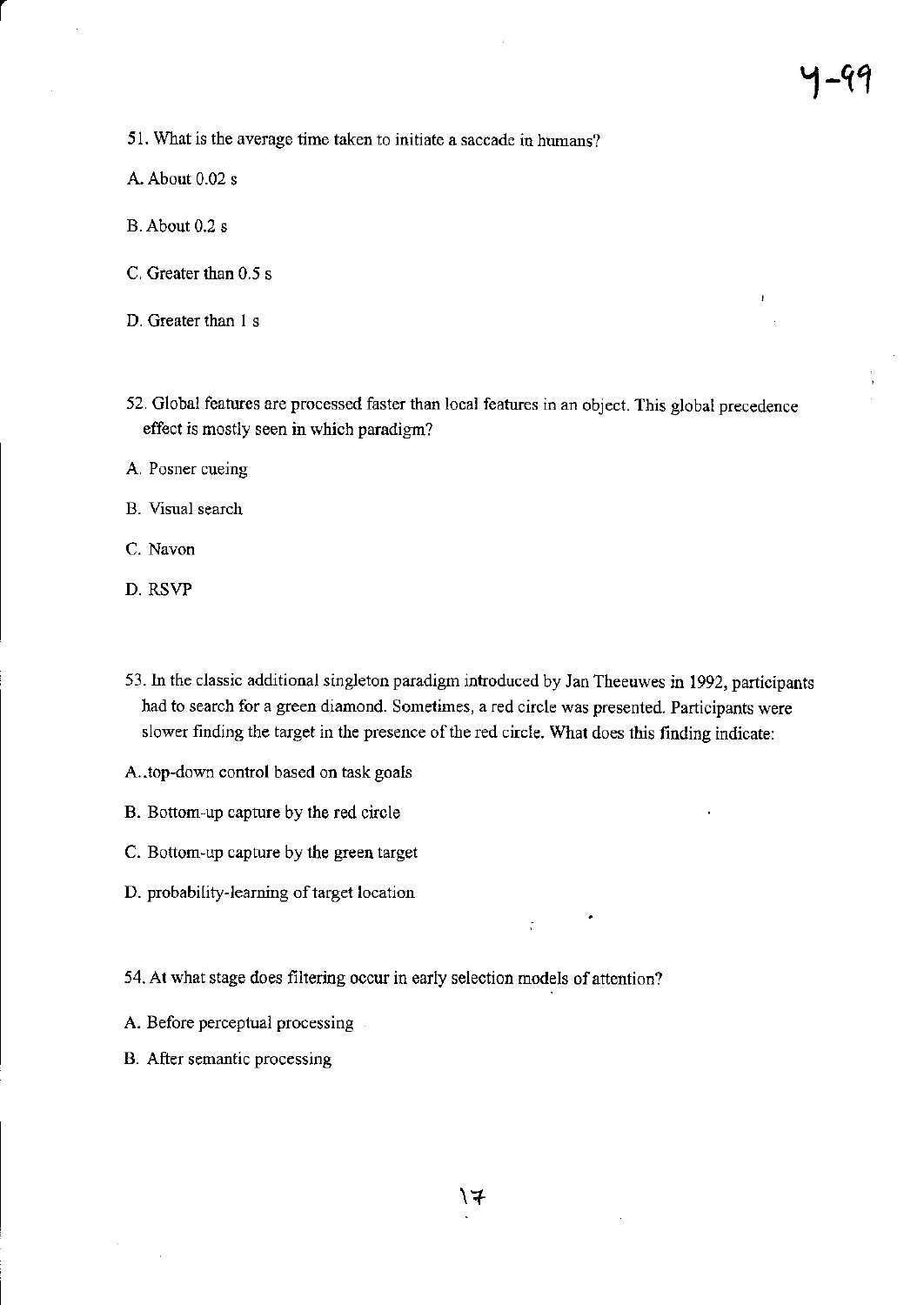$\bar{t}$ 

#### C. Before semantic processing

D. At every stage

55. How many levels does the perceptual awareness scale (pAS) proposed by Ramsoy and Overgaard (2004) to measure subjective awareness of unconscious stimuli have?

4.2

8.3

c.4

D.7

56. Which of the following aspects of introspective psychology did behaviourism object to?

A. lntrospective psychology claimed to be studying behaviour

B. Introspective psychology claimed to be studying "inner" psychological states

C. lntrospective psychology claimed to be studying brain states

D. Introspective psychology placed great emphasis on evidence and data

- 57. Which of the following paradigms uses the concept of binocular rivalry to present unconscious stimuli?
- A. backward making

B. forward masking

C. continuous flash suppression

D. object substitution masking

58. Which of the following frameworks suggested that even complex behaviour like language can be studied as a series of conditioned responses?

 $\mathcal{I}_1$  .

A. Identity theories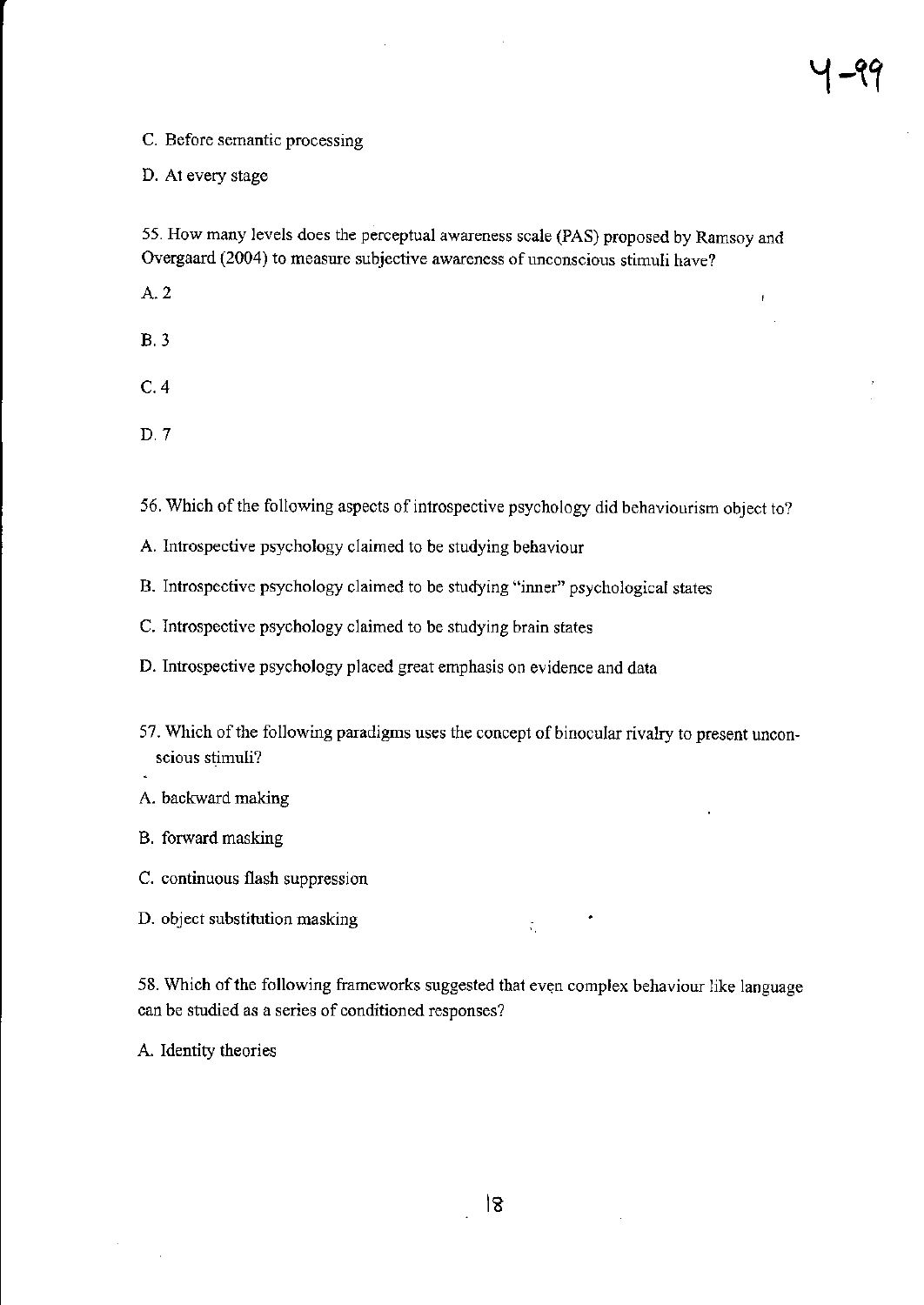#### B. Behaviourism

- C. Functionalism
- D. Dualism
- 59.A participant is administered a task A while concurrently performing task B (this is the experimental condition). Task B requires the same cognitive resoutces as task A. A control condition is administered with only task A. Which of the following would you expect on task A in the experimental condition compared to the control condition?
- A. lmpaired performance
- B. Equivalent performance
- C. lmproved performance
- D. No difference
- 60. Property dualism closely resembles which of the following positions in philosophy of mind:
- A. Reductive physicalism
- B. Non-reductive physicalism
- C. Behaviorism
- D. Functionalism
- ł.
- 61. According to Biederman's Recognition-by-components model of object recognition (Biederman, 1987), every object can be segmented into a set of basic sub-objects called as:

 $\ddot{\phantom{a}}$ 

- A. objectons
- B. recons
- C. gluons
- D. compons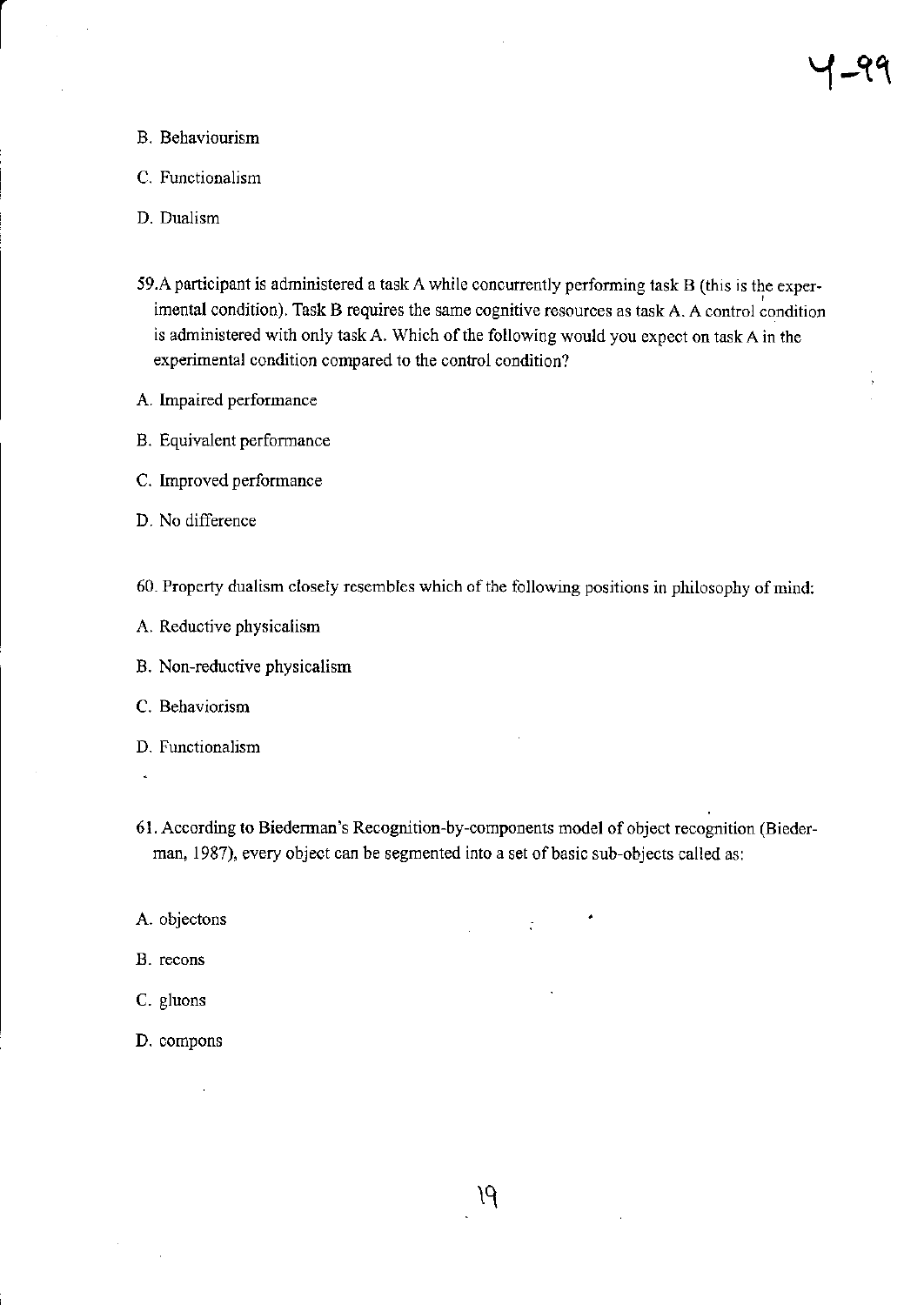$\mathbf{r}$ 

- 62. On a stop-signal task, a shorter SSRT implies:
- A. greater inhibitory control
- B. lesser inhibitory control
- C. SSD does not measure inhibitory control
- D. loss of inhibitory control
- 63. Saccades are grouped into three categories depending on their latencies: Latency  $< 80$  ms; 80 ms < Latency < 130 ms; Latency > 130 ms. What are these population of saccades called as:
- A, regular, express, anticipatory
- B. express, anticipatory, regular
- C. anticipatory, express, regular
- D. anticipatory, regular, express

64. In rapid serial visual presentation two targets T1 and T2 are presented within a stream of stimuli. Accuracy in detecting T2 is impaired due to attentional blink. Curiously, AB is not observed when:

A. T2 is a letter

- B: T1 is a letter
- C. T2 immediately follows T1
- D. Participants don't blink during T2

65. Who proposed the Chinese room argument in opposition to strong AI (Artificial Intelligence)?

- A. David Chalmers
- B. Daniel Dennett
- C. Hilary Putnam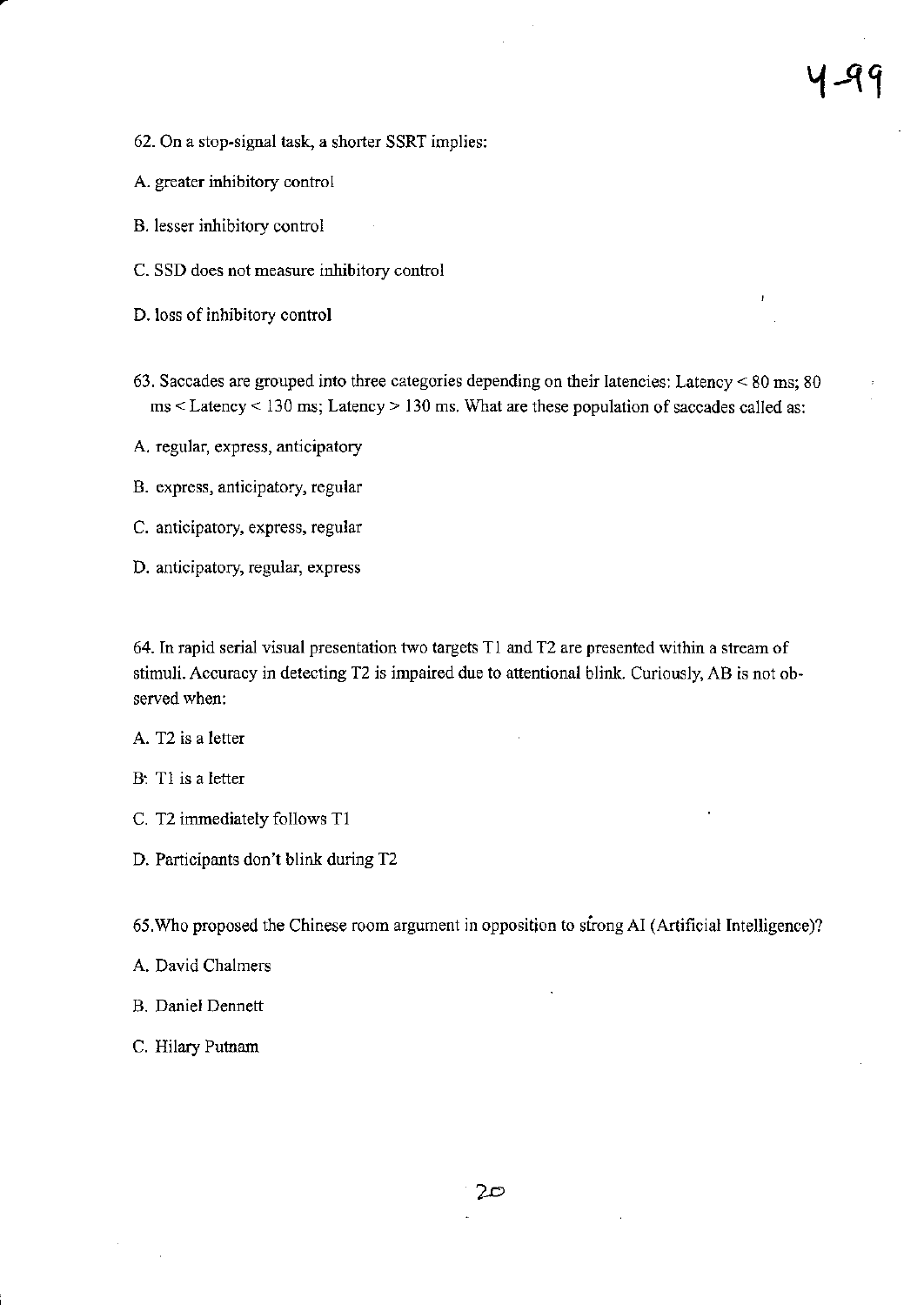#### D. John Searle

- 66. What is the face inversion effect?
- A. inability to distinguish between upright and inverted faces
- B. recognising inverted male faces is easier than recognising inverted female faces
- C. it is the disorder in which people's faces appear inverted
- D. recognising inverted faces compared to upright faces is much more difficult than doing the same for non-facial objects.
- 67. What were the three levels of analyses proposed by Marr  $(1982)$ ?
- A. visual, auditory, tactile
- B. Computational, algorithmic, implementational
- C. neuroscientific, behavioural, cognitive
- D. economic, cultural, moral
- 68. What is the key difference between calculating the percentage of accurate responses vs. calculating d'using signal detection theory?
- A. Accuracy takes into consideration response bias, but d' does not.
- B. d'takes into consideration response bias, but accuracy does not.
- C. There is no difference
- D. Accuracy is calculated for discrimination tasks and d'for detection tasks
- 69. Participants are presented with four printed words and a spoken word referring to one of the printed words. It is typically seen that eye movements are biased towards the spoken word referent. What is the name of this paradigm?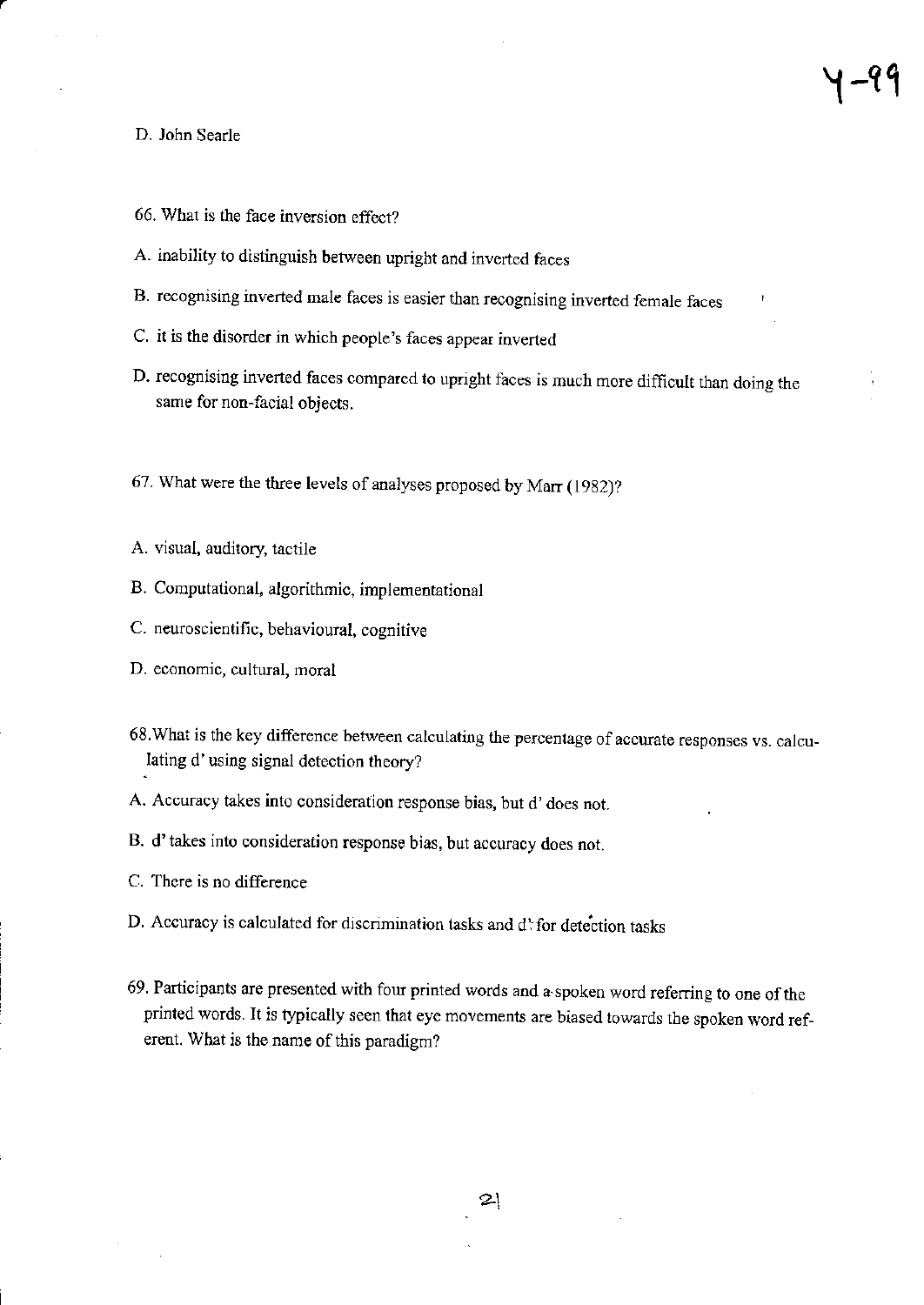- A. gaze cueing
- B. Visual world paradigm
- C. Oculomotor cueing
- D. pro- and anti-saccade

70. The electrical activity in the motor cortex just before the initiation of a voluntary movement is commonly called as:

- A. Movement potential
- B. Onset potential
- C. Initiation potential
- D. Readiness potential

#### PART-II

### Speciality: Neuroscience (Mark the Booklet code B in OMR sheet)

#### PLEASE ANSWER THIS SECTION ONLY IF YOU WISH TO APPLY FOR

#### PHD NEUROSCIENCE

- 36. Hindbrain consists of the:
- A. Pons
- B. Cerebellum
- C. Medulla oblongata
- D. All of these
- 37. Which one of the following is an excitatory neurotransmitter?
- A. Glutamate

÷.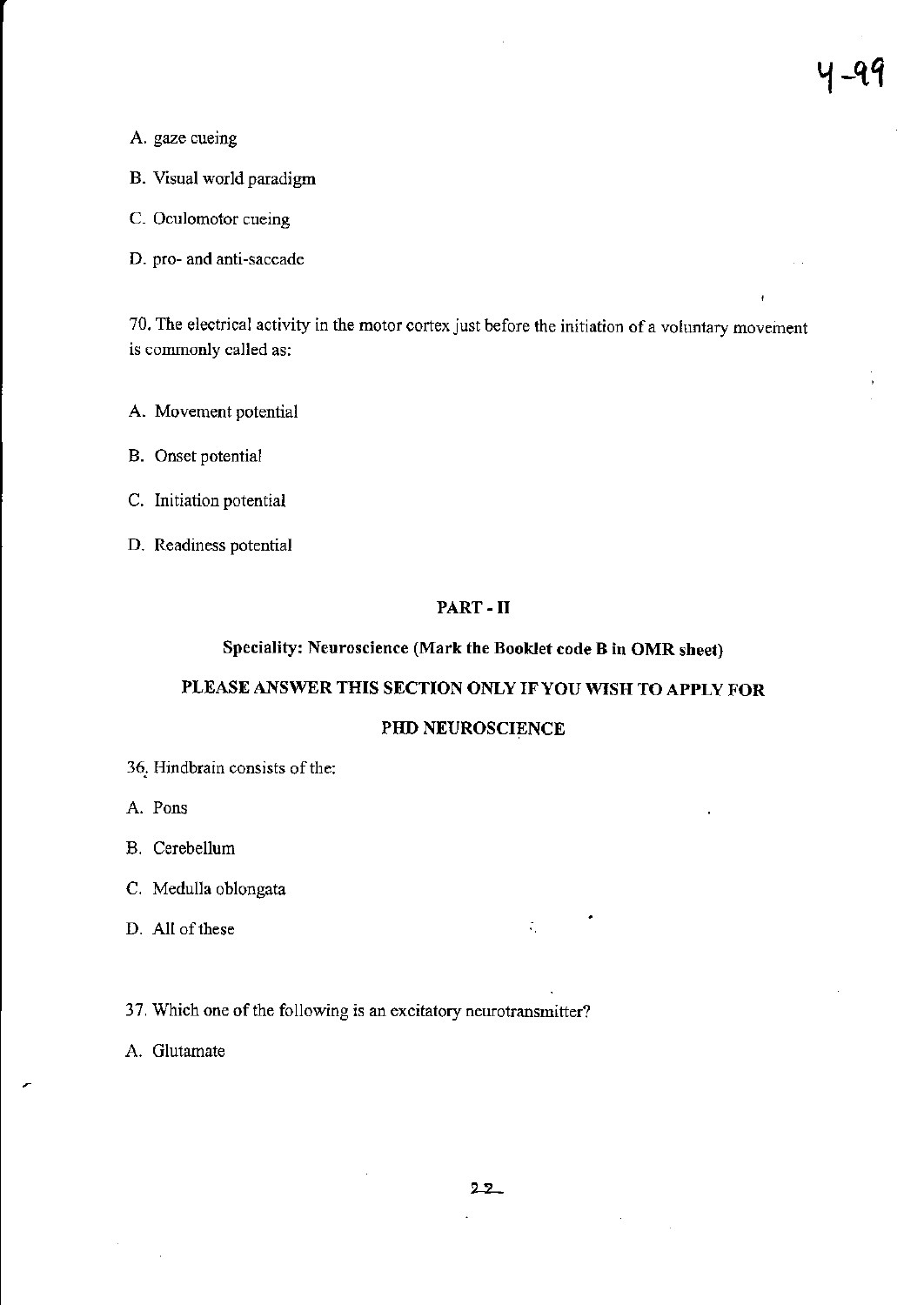J.

- B. Glycine
- C, GABA
- D. All of these
- 38. Which of the following is NOT a tool to study the human cognition?
- A. PET
- B. fI4RI
- C. Electrophysiology
- D. X-rays
- 39. The symptoms of hyperkinesia, akinesia and bradykinesia are generally associated with:
- A. Parkinson's Disease
- B. Alzheimer's Disease
- C. Huntington's Disease
- D. Sleep disorders
- 40. Which of the following hormone is also known as N-acetyl-5-methoxytryptamine?
- A. Renin
- B. Melatonin
- C. Insulin
- D. Gastrin
- 41. Reconstruction of the daughter nuclei during mitosis occurs in
- A. Anaphase

 $\ddot{\cdot}$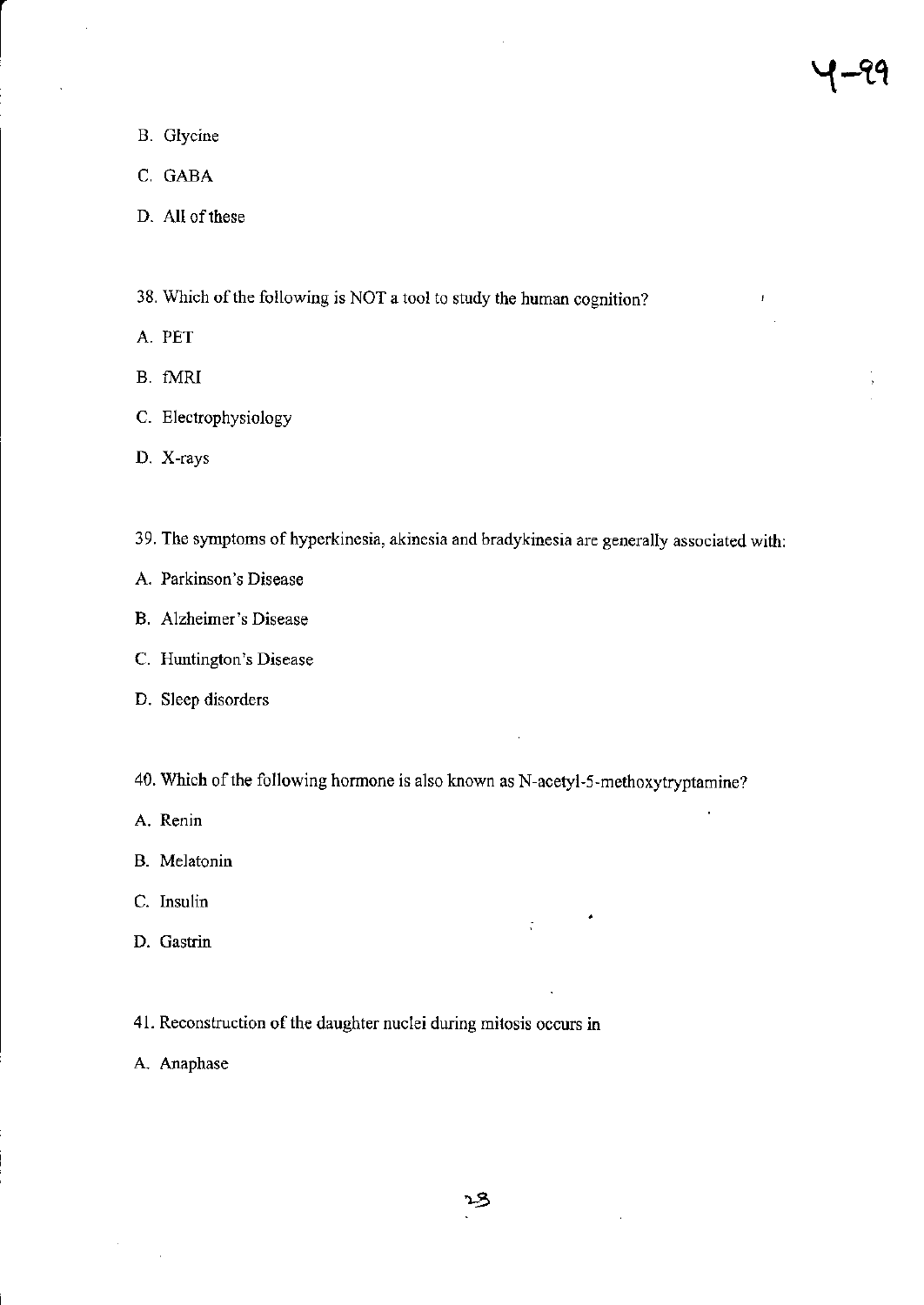ł

- B. Telophase
- C. Prophase
- D. Metaphase
- 42. Which of the following are known as termination codons?
- A. UAG, AUG, AAU
- B. TAA, ATG, ACA
- C. CAG, GTT, UGA
- D. UAG, UAA, UGA
- 43. The synapse between the cell body and a dendrite is known as:
- A. Axosomatic
- B. Somatodendritic
- C. Dendrodentritic
- D. Axo-axonic
- 44. Northern blot hybridizations enables one to
- A. Detect specific RNAs
- B. Measure the activity of certain enzymes
- C. Analyze the protein of interest
- D. Modify the genomic sequence
- 45. Ribosome sizes are expressed by their rates of sedimentation during centrifugation as:

A. rpm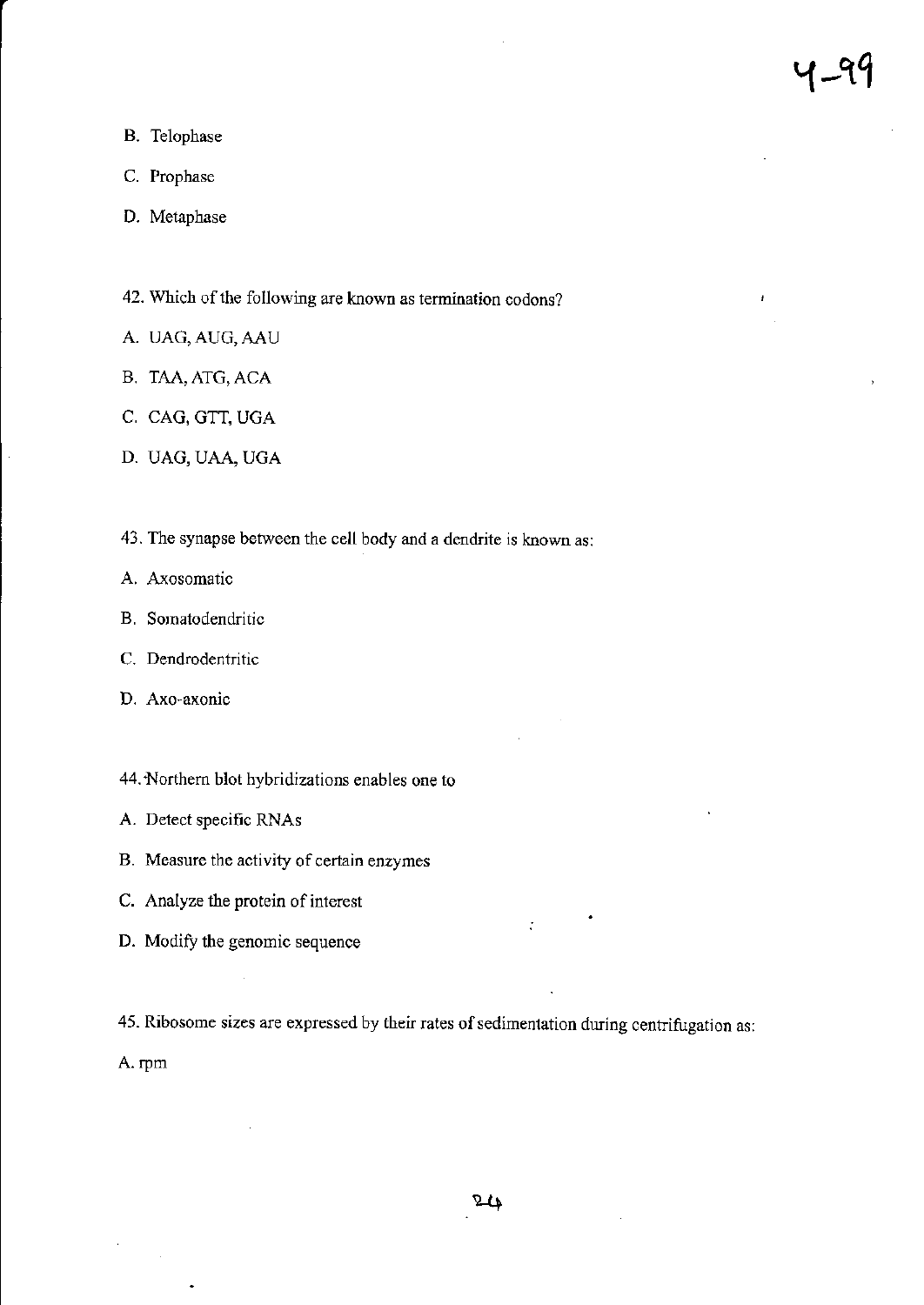|-99

 $\overline{1}$ 

B. rcg

C.S

D.g

46. The experiment by Meselson and Stahl demonstrated the:

- A. DNA as the genetic material of living beings
- B. RNA as the transcript product of DNA
- C. Different forms of DNA
- D. Semi-conservative replication of DNA

47. The Hardy-Weinberg equilibrium in a population can NOT be changed by:

A. Natural selection

B. Mutation

C. Founder effect

D. Outbreeding

48. The first step of a RT-PCR protocol involves:

- A. The denatwation of double stranded DNA
- B. Annealing of the forward and reverse primers
- C. The conversion of RNA template into cDNA
- D. Calculation of  $\Delta$ Ct values
- 49. Convex lenses is used to correct

A. Hypemetropia

 $\ddot{\cdot}$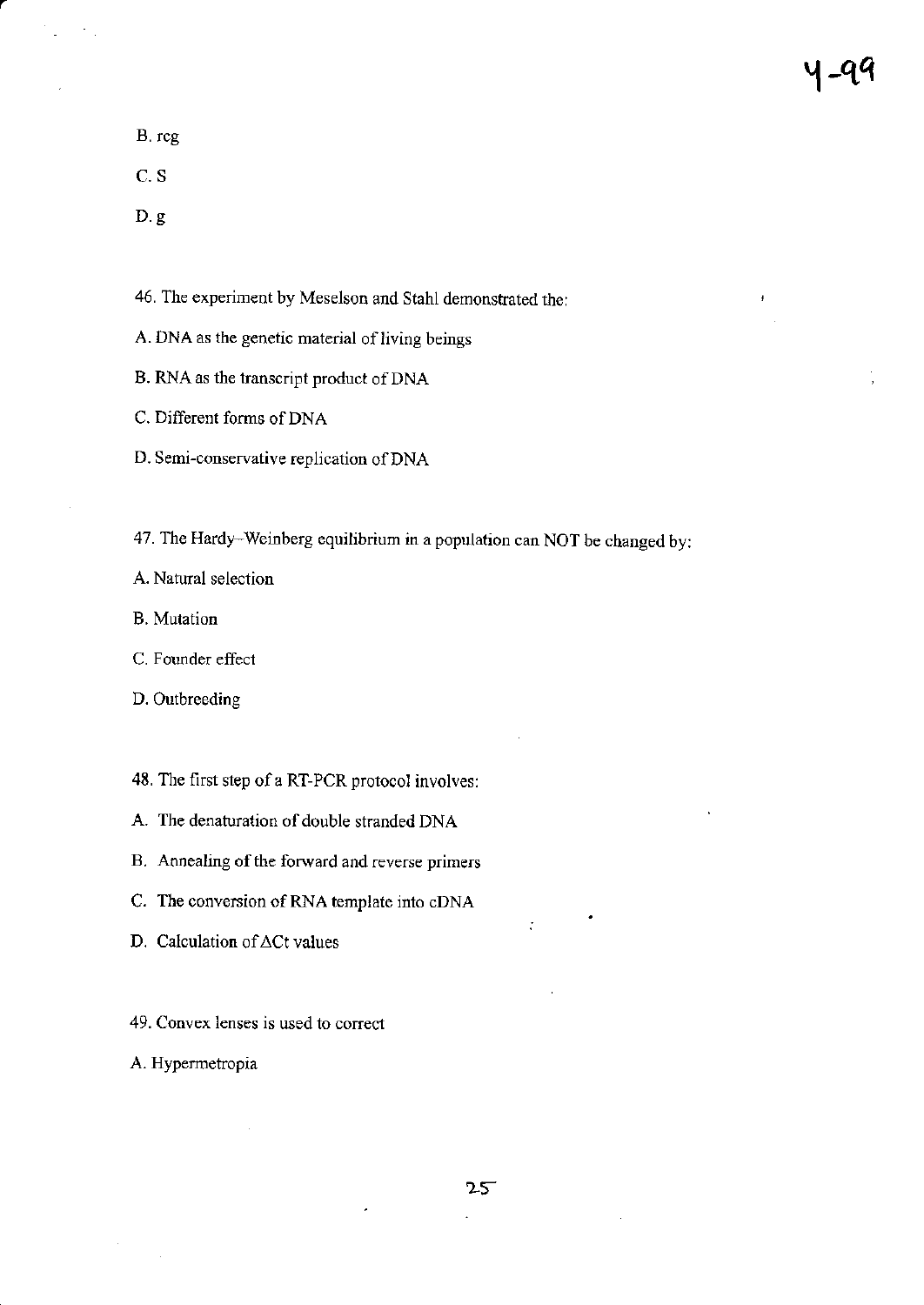B. Presbyopia

C. Myopia

D. Emmetropia

50. Most of the dry weight of the plants comes from

A. Carbon dioxide in the air

**B.** Sunlight

C. Nutrients in the soil

D. None of the above

51. In most neurons the synaptic vesicle release is mediated by Calcium entry through

A. Ligand gated channels

B. Voltage gated channels

C. Neurotransmitter gated channels

D. Sodium gated channel

52. A scientist discovers a fossil of a primate that is now extinct. Which of the following is true

A. That primate is an ancestor of humans

B. That primate cannot be an ancestor of humans

C. That primate can be an ancestor of humans

D. That primate is an ancestor of all non-human primates

53. An aqueous solution turns red litmus paper blue. What could be the pH of the solution?  $-A.4$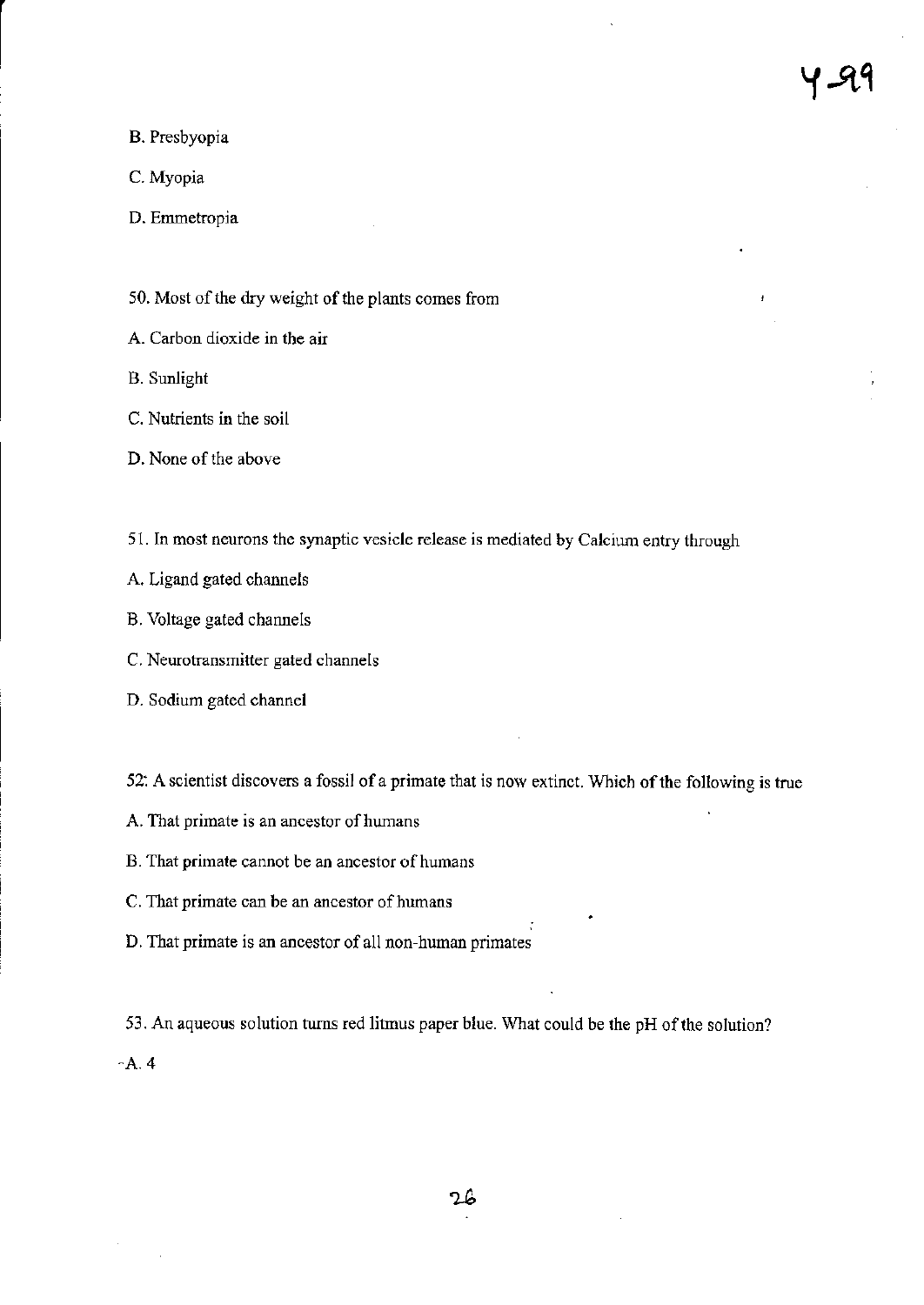8.7

c.8

D- 16

54. Bilipid membrane in a cell acts as a

A. Capacitor

B. Resistance

C. Inductor

D. Rectifier

55. Place cells are found in

A. Cerebellum

B. Cortex

C. Hippocampus

D. Pallium

55. Optogenetics is a technique by which we can

A. Activate or inactivate genes by using light

B. Modify DNA by light

C. Activate or inactivate cells by light

D. Modify genes by light

57. A popular model system that is used in neuroscience which has the least number of neurons and those neurons are identified is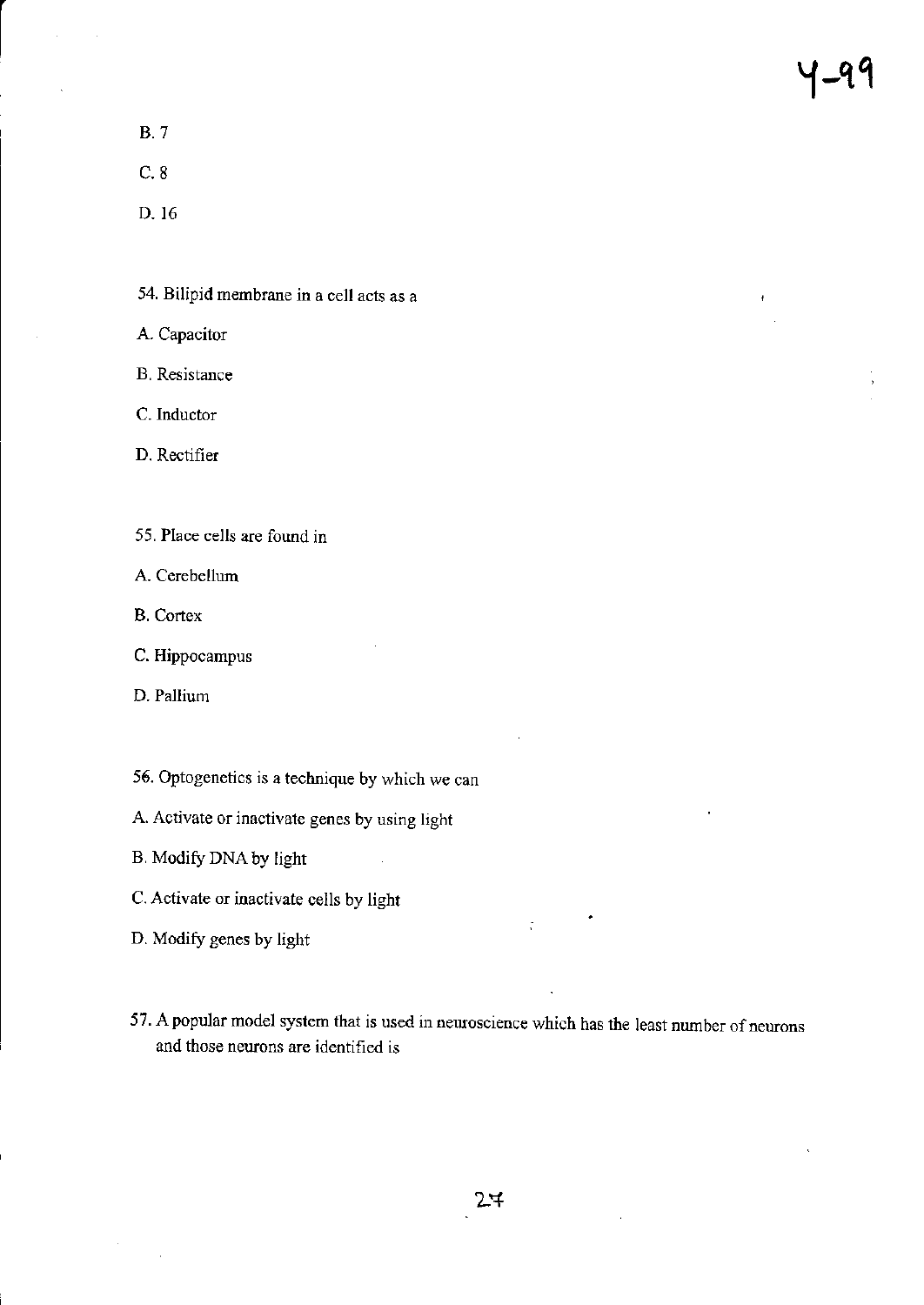- A. Caenorhabditis elegans
- B. Drcsophila melanogaster
- C. Apis dorsata
- D. Lymnaea stagnalis
- 58. Fluorescent dyes are used in neuroscience because
- A. They are easy to attach to cell organelles
- B. They can be excited by lasers
- C. They produce bright colors while imaging
- D. They help avoid reflected light
- 59. Nissl bodies are
- A. Chromatin granules
- B, Part of mitochondria
- C. Rough endoplasmic reticulum
- D. Part of endosomes
- 60. What is the amount of current flowing through the resistor A?

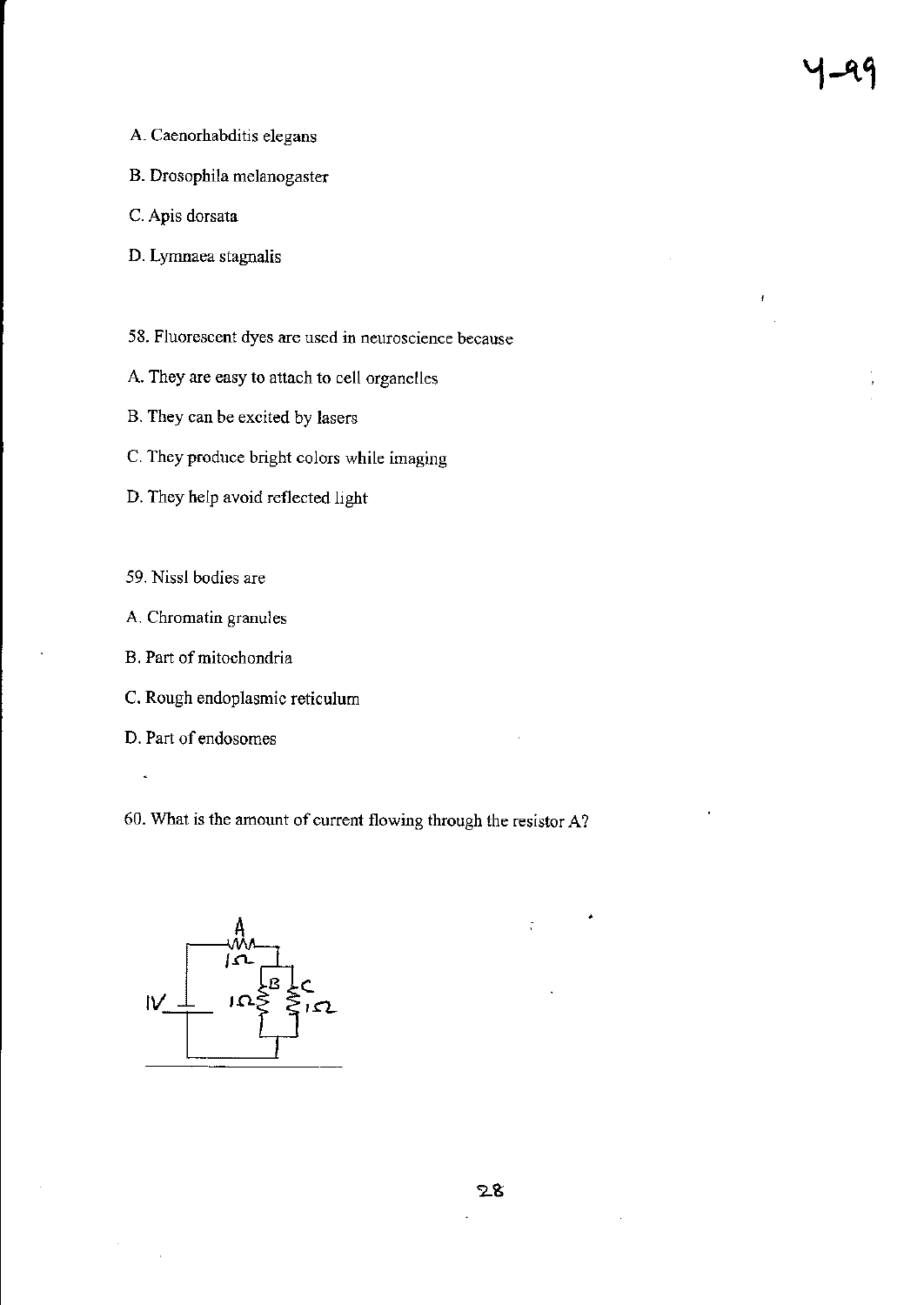A.0.33 A B.0.sA  $C. 0.67 A$ 

D. 1A

6l. High frequency ultrasound is better than low frequency ultrasound for imaging when

A. Deeper tissue and want better resolution

B. Deeper tissue but low resolution is OK.

C. Shallow tissue but do not want better resolution

D. Shallow tissue and want better resolution

62. Jumping genes were first discovered in

A. Maize

B: Locust

C. Drosophila

D. Arabidopsis

63. Which of the following is the simplest amino acid?

A. Tyrosine

B. Phenylalanine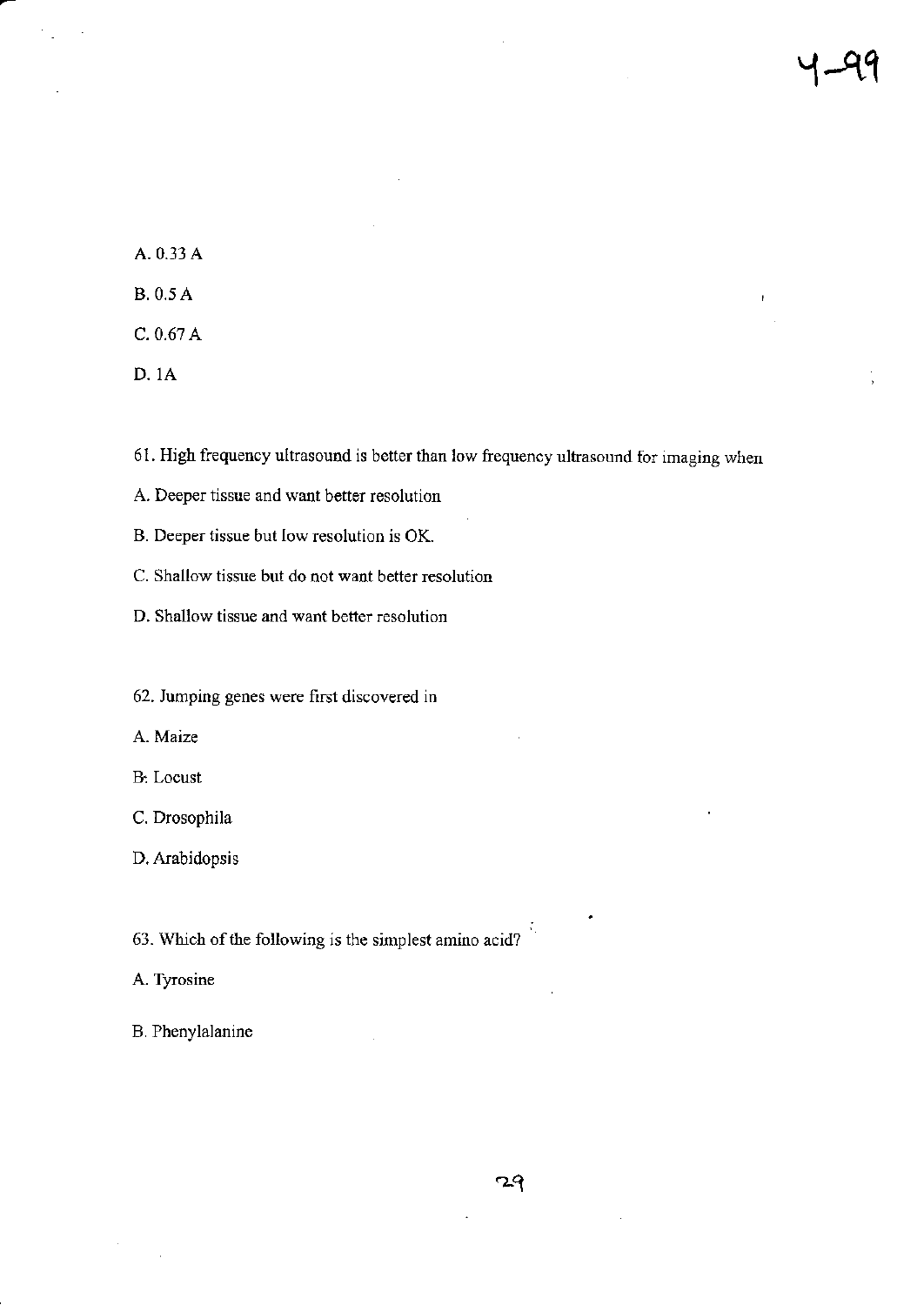Ï

#### C. Glycine

#### D. Histidine

64. Pumping of molecules across the cell membrane is carried out by:

- A. Lipid
- B. Carbohydrate
- C. Phosphorus
- D. Protein
- 65. Across plasma membrane, when ions or solutes are moved against a concentration gradient using energy, the process is called:
- A. Diffusion
- B. Passive transport
- C. Active transport
- D. Regulated diffusion

66. Which of the following is called the powerhouse of a cell?

- A. Endoplasmic reticulum
- B. Mitochondria
- C. Ribosome
- D.'Lysosome

67. Action potential results from:

- A. Activation of sodium-potassium pump
- B. Activation of glucose transporter
- C. Opening of voltage-gated sodium channel
- D. Opening of trehalose transporter

68. Mutations which do not cause fimctional change in the protein arc known as:

A. Forward mutations

÷.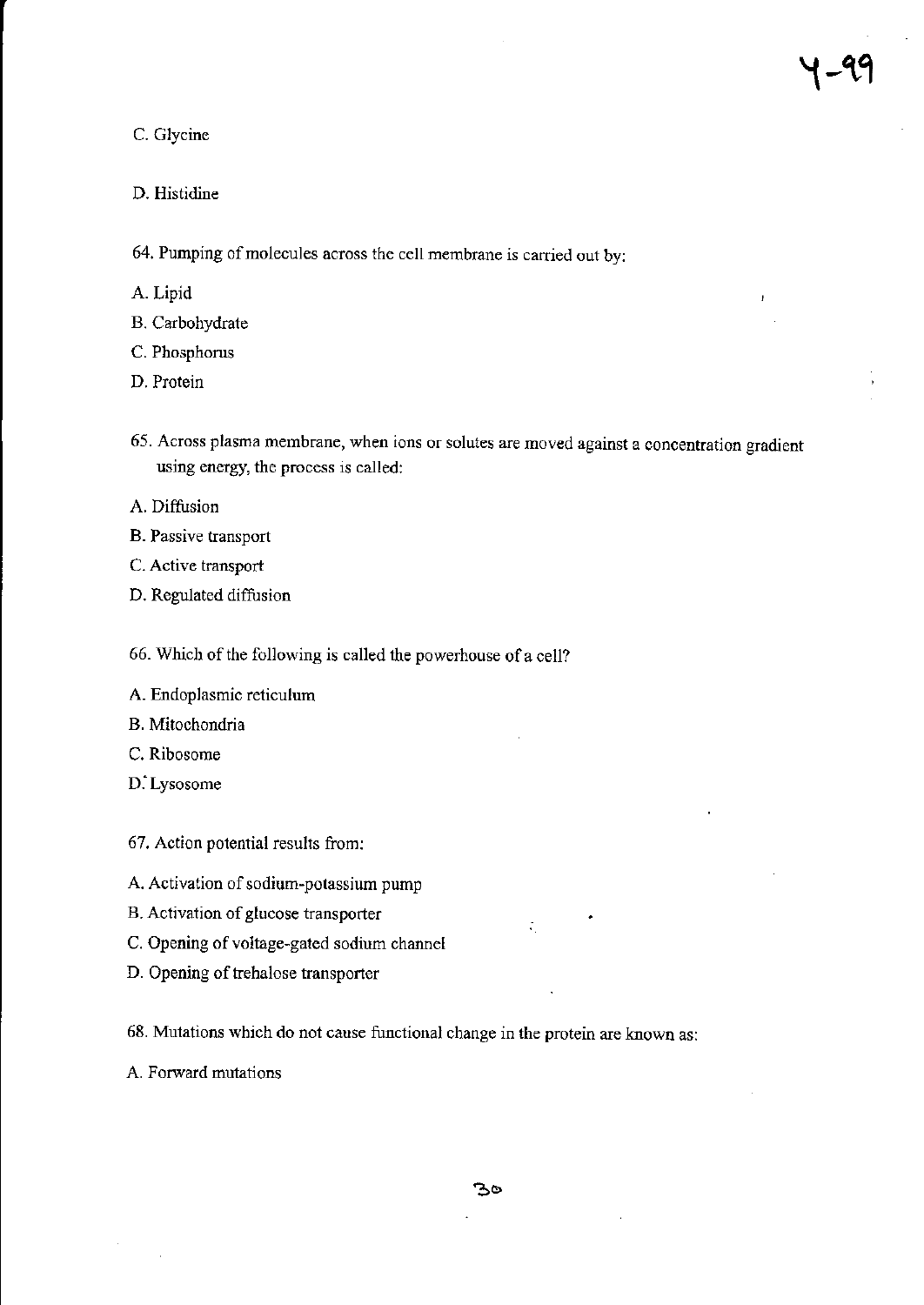B. Backward mutations

C. Frameshift mutations

D. Silent mutations

69. Action potentials are conducted more mpidly in:

A. Small diameter axons than large diameter axons

B. Large diameter axons than small diameter axons

C- Unmyelinated axons than myelinated axons

D. Shorter axons than lengthy axons

?0. Thiamine deficiency leads tor

A. Scurvy

B. Beriberi

C. Night blindness

D. Pellagra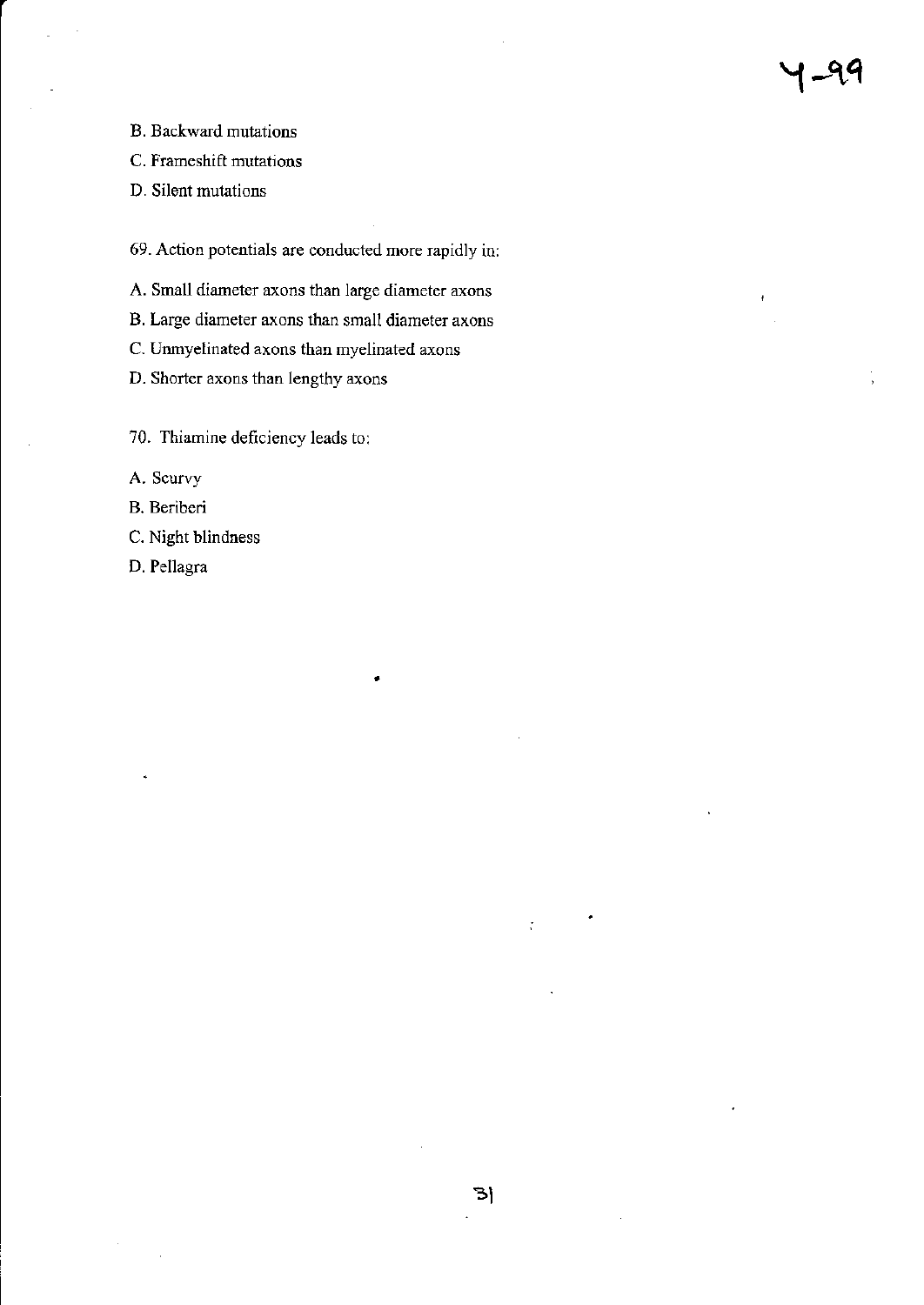# **University of Hyderabad**<br>Entrance Examinations - 2021

School/Department/Centre: Centre for Neural and Cognitive Sciences, School of Medical Sciences Course/Subject: PHD Cognitive Science

÷,

 $\bar{z}$ 

 $\zeta$ 

 $\overline{C}$ 

| Q. No.            | Answer Q. No. |              | Answer               | Q. No. | Answer                    | Q. No.           | Answer                    |               | Answer       |
|-------------------|---------------|--------------|----------------------|--------|---------------------------|------------------|---------------------------|---------------|--------------|
| Part I            | Gener-<br>al  |              |                      | 50     | $\mathbf C$               | Part $\rm II$    | Neuro-<br>science         | $\pmb{\cdot}$ |              |
| $\bf{l}$          | $\mathbf{A}$  | 26<br>$\Box$ | $\mathbf D$          | 51     | B                         | 36               | $\mathbf D$               | 61            | $\mathbf D$  |
| $\overline{2}$    | $\, {\bf B}$  | 27           | $\mathbf A$          | 52     | $\mathbf C$               | 37               | $\mathbf{A}$              | 62            | A            |
| $\mathfrak{Z}$    | ${\bf C}$     | 28           | A                    | 53     | $\, {\bf B}$              | 38               | $\mathbf D$               | 63            | $\mathbf C$  |
| $\overline{4}$    | $\, {\bf B}$  | 29           | A                    | 54     | ${\mathsf C}$             | 39               | $\boldsymbol{\mathsf{A}}$ | 64            | $\mathbf D$  |
| 5                 | $\, {\bf B}$  | 30           | $\, {\bf B}$         | 55     | $\mathsf C$               | 40               | $\, {\bf B}$              | 65            | ${\bf C}$    |
| 6                 | $\mathsf C$   | 31           | $\, {\bf B}$         | 56     | $\, {\bf B}$              | 41               | $\, {\bf B}$              | 66            | $\, {\bf B}$ |
| $\boldsymbol{7}$  | $\mathbf A$   | 32           | A                    | 57     | $\mathsf C$               | 42               | $\mathbf D$               | 67            | $\mathsf C$  |
| $8\,$             | $\, {\bf B}$  | 33           | $\mathbf D$          | 58     | $\, {\bf B}$              | 43               | $\, {\bf B}$              | 68            | $\mathbf D$  |
| 9                 | $\mathsf C$   | 34           | A                    | 59     | A                         | 44               | A                         | 69            | $\, {\bf B}$ |
| ${\tt l0}$        | $\mathsf C$   | 35           | $\mathsf C$          | 60     | $\cdot$ B                 | 45               | $\mathsf C$               | $70\,$        | $\, {\bf B}$ |
| $11\,$            | $\mathsf C$   | Part II      | Cognitive<br>Science | 61     | $\mathbf C$               | 46               | $\mathbf D$               |               |              |
| $12 \overline{ }$ | A             | 36           | $\mathbf{A}$         | 62     | $\boldsymbol{\mathsf{A}}$ | 47               | $\mathbf D$               |               |              |
| $13\,$            | B             | 37           | $\mathsf C$          | 63     | ${\bf C}$ .               | 48               | $\mathsf C$               |               |              |
| 14                | $\mathsf C$   | $38\,$       | $\mathbb D$          | 64     | $\mathbf C$               | 49               | $\mathbf A$               |               |              |
| 15                | $\, {\bf B}$  | 39           | ${\bf D}$            | 65     | $\mathbf D$               | $\sim 3\%$<br>50 | $\mathbf{A}$              |               |              |
| 16                | A             | 40           | $\mathsf C$          | 66     | ${\bf D}$                 | 51               | $\mathbf{B}$              |               |              |
| $17\,$            | $\mathbf D$   | 41           | D                    | 67     | $\, {\bf B} \,$           | 52               | $\mathbf C$               |               |              |
| $18\,$            | ${\bf C}$     | $42 -$       | $\, {\bf B}$         | 68     | $\, {\bf B}$              | 53               | $\mathsf C$               |               |              |
| 19                | $\mathbf{A}$  | 43           | $\, {\bf B}$         | 69     | $\, {\bf B}$              | 54               | $\mathbf A$               |               |              |